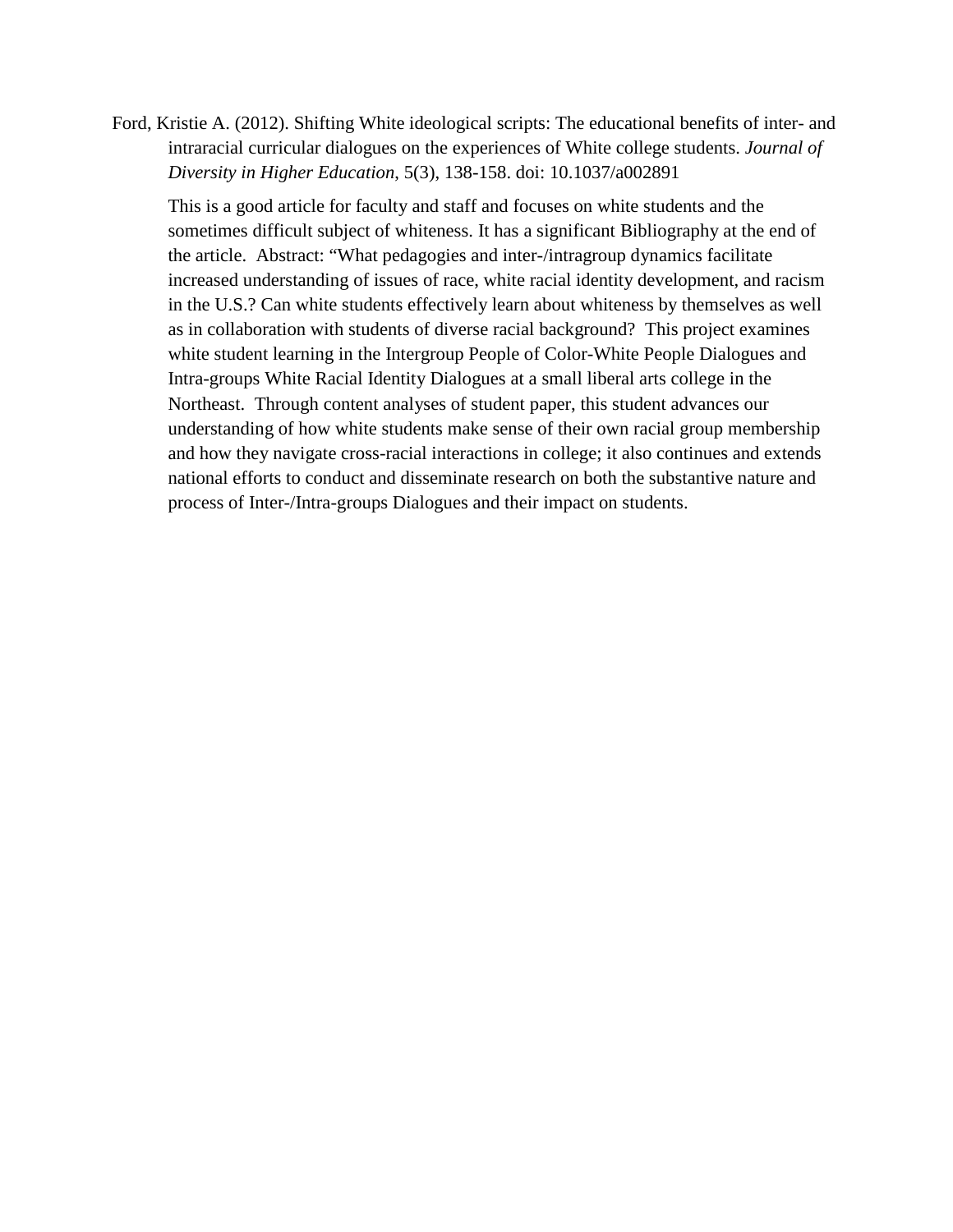# Shifting White Ideological Scripts: The Educational Benefits of Inter- and Intraracial Curricular Dialogues on the Experiences of White College Students

# Kristie A. Ford Skidmore College

What pedagogies and inter-/intragroup dynamics facilitate increased understanding of issues of race, white racial identity development, and racism in the U.S.? Can white students effectively learn about whiteness by themselves as well as in collaboration with students of diverse racial backgrounds? This project examines white student learning in the Intergroup People of Color-White People Dialogues and Intra-Group White Racial Identity Dialogues at a small liberal arts college in the Northeast. Through content analyses of student papers, this study advances our understanding of how white students make sense of their own racial group membership and how they navigate cross-racial interactions in college; it also continues and extends national efforts to conduct and disseminate research on both the substantive nature and process of Inter-/Intra-Group Dialogues and their impact on students.

*Keywords:* intergroup dialogue, intragroup dialogue, whiteness, white racial identity, student learning outcomes

Racial diversity has become the "buzz-word" in institutions of higher education as recent studies have concluded that a racially diverse student population is beneficial to student learning (Gurin, Lehman, & Lewis, 2004; Hurtado, 2003; Ortiz & Santos, 2010). Although some scholars in the field have examined how white college students respond to these diversity efforts, more work needs to be done to better understand how they make sense of and navigate race within predominately white institutions (PWIs) (Bonilla-Silva & Forman, 2000; Chesler, Peet, & Sevig, 2003; Tatum, 2003).

Given raced and classed residential segregation patterns in the U.S. (Blumenfeld & Raymond, 2000; Krysan & Farley, 2002; Massey & Denton, 1993), it is likely that white students have had minimal contact with people of differing racial backgrounds prior to college. As a result, white students may enter college in different stages of development with respect to their understanding of and engagement with race, especially with whiteness. Once in college, white students' increased contact with students of color alone may not result in racerelated attitudinal or behavioral changes as meaningful cross-racial friendships are often limited (Stearns, Buchmann, & Bonneau, 2009; Tatum, 2003). Moreover, white students and students of color typically "talk past one another" (Blauner, 1994 as cited in Omi, 2001, p. 267) in race-related classroom discussions; honest conversations about race are hindered by fears of conflict, a climate of political correctness, and inexperience with effective models of inter- and intraracial dialogue (Bonilla-Silva & Forman, 2000; Tatum, 2003). In other words, representational racial diversity is not enough; at this prime moment in the identity development of young men and women (Tatum, 2003), colleges/universities must also productively utilize interactional diversity, with an emphasis on issues of power, privilege, and social justice, to realize its intended benefits (Gurin, 1999; Gurin, Lehman, & Lewis, 2004; Gurin & Nagda, 2006; Hurtado, 1999).

Within this context, reflective of the challenges present at many PWIs, the following research questions remain unresolved: What pedagogies and inter-/intragroup dynamics facilitate increased understanding of issues of

This article was published Online First July 16, 2012.

Correspondence concerning this article should be addressed to Kristie A. Ford, Department of Sociology, Skidmore College, 815 North Broadway, Saratoga Springs, NY 12866. E-mail: kford@skidmore.edu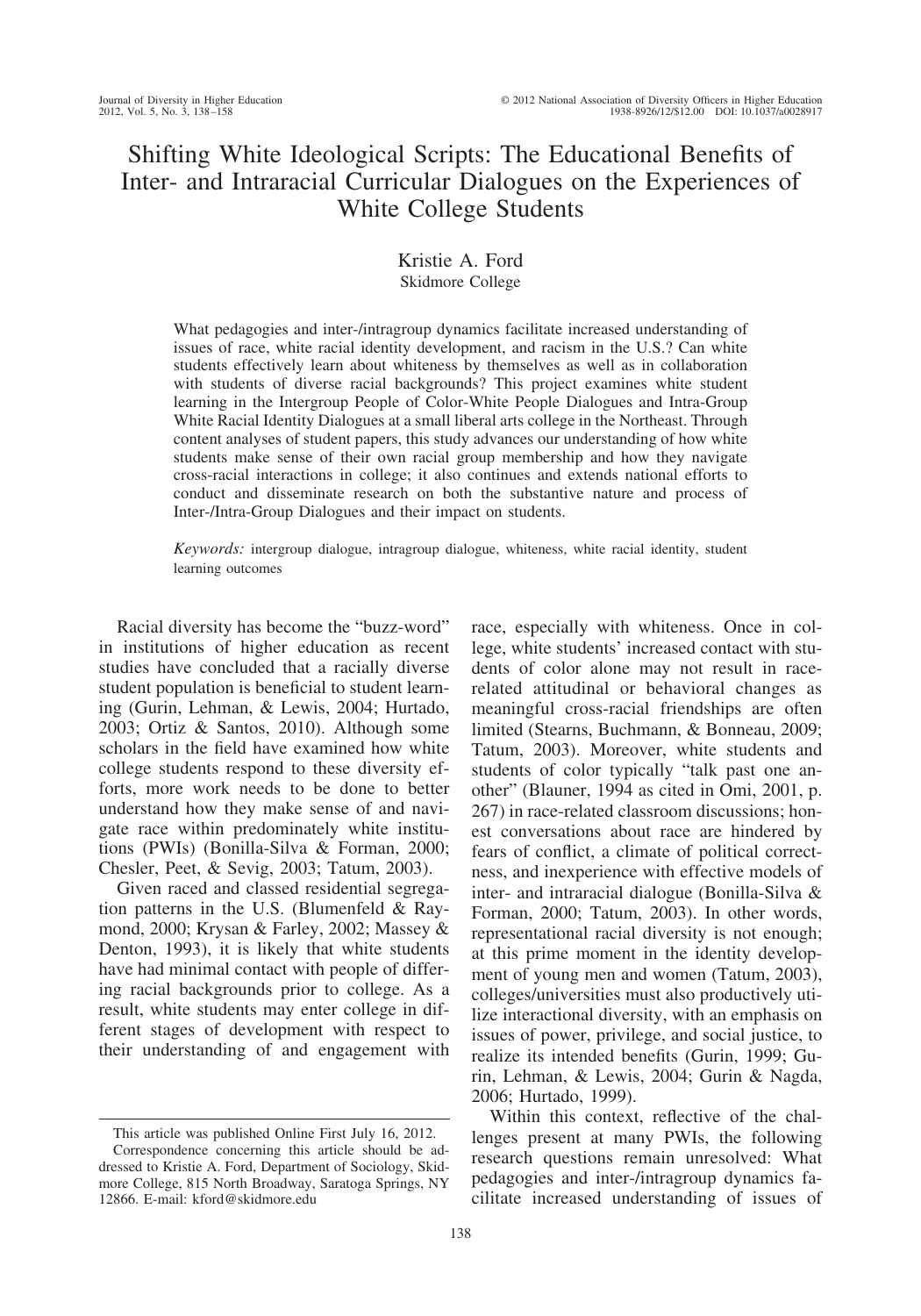race, white racial identity development, and racism in the U.S.? And, can white students effectively learn about whiteness by themselves as well as in collaboration with students of diverse racial backgrounds?

In order to better prepare white students for an increasingly diverse society, it is crucial that colleges/universities in the U.S. find innovative ways of integrating race into the curriculum. To address these concerns, many institutions of higher education have developed Intergroup Relations Programs to help students navigate diverse learning environments (Hurtado, 2005). This exploratory study examines the effect of two undergraduate credit-bearing courses on race, Inter- and Intra-Group Dialogues, offered by an Intergroup Relations Program at a small private liberal arts college in the Northeast. These courses use inter- and intraracial dialogue modalities in an effort to assess the educational benefits of this pedagogy and its impact on student outcomes (generally) and the experiences of white students (specifically). The former brings students across racial identities together; the latter engages students from one shared racial identity category (Adams, Bell, & Griffin, 2007; Tatum, 2003). More concretely, this article explores the ideological script changes of white students in the Intergroup People of Color-White People Dialogues (POC-WHITE) and Intra-Group White Racial Identity Dialogues (IWRID).

#### **Conceptual Framework**

### **White Ideological Scripts**

Tatum (2003) defines racial identity development as "the process of defining for oneself the personal significance and social meaning of belonging to a particular racial group," (p. 16) and Helms (2008) argues that a positive white racial identity "requires a conscious decision to abandon racism" (p. 26). Extrapolating from these definitions, by "white racial identity development" this article focuses on the process by which White people not only come to realize that they "have race" (Lewis, 2004, p. 635), but also recognize the larger societal implications of it. According to Lewis (2004), "the racialization of Whites has always been tied intimately to the history of defining *self* both through the symbolic construction of *the other* and through the

actual domination of others" (p. 630). Ideally, through the white racial identity development process, they also come to understand whiteness as a complicated, nuanced, cultural, ideological, and material construct, independent of a reference group (Hardiman, 1994; Helms, 1990; 1995; 2008; Lewis, 2004; Tatum, 2003).

To understand the discourse of whiteness among white college students at a PWI, this article uses the term "traditionalist white ideological scripts" to signify white students' shared storylines or typical hegemonic narratives that elaborate understandings (or misunderstandings) of whiteness, white racial identity, and white racism (Bonilla-Silva, 2010). In contrast, the term "revisionist white ideological scripts" signifies the counterhegemonic narratives of resistance, alliances, and antiracism work that white students embrace as they progress in their understanding of white racial identity development in the Inter-/Intra-Group Dialogues.

# **Inter- and Intra-Group Dialogue Pedagogy1**

Zúñiga, Nagda, Chesler, and Cytron (2007) define Intergroup Dialogue as a facilitated, faceto-face encounter that aims to cultivate meaningful engagement between members of two or more social identity groups that have a history of conflict. Its objective is to provide a safe space for students to explore commonalities and differences, examine structures of power and privilege, and work toward equality and social justice. A race dialogue, for instance, would bring together people of color and White people (POC-WHITE). The pedagogical components that distinguish Intergroup Dialogue from more traditional courses include establishing: (a) structured interaction (e.g., small group of students, equal representation of two social identity groups); (b) active and engaged learning that balances both content (e.g., sociological and psychological readings) and process (e.g., critical self-reflection, experiential activities) knowledge; and (c) facilitated learning environment led by two trained peer-leaders (Nagda, Gurin, Sorensen, & Zúñiga, 2009; Zúñiga et al., 2007).

While Intergroup Dialogue is one of the most common social justice education prac-

<sup>&</sup>lt;sup>1</sup> Adapted from Ford and Malaney's (2012) article in *Equity and Excellence in Education*.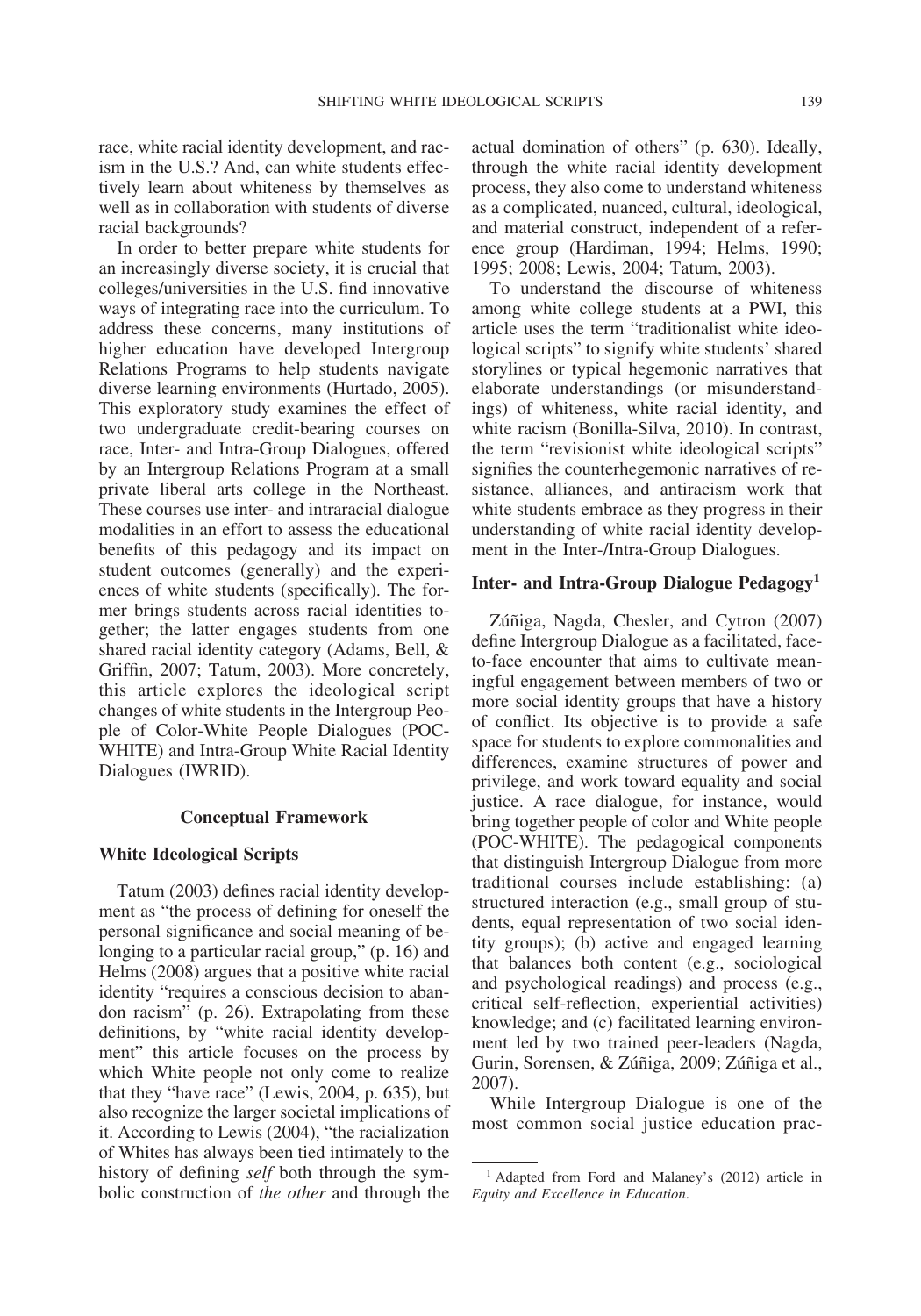tices, increasingly dialogue practitioners are structuring Intra-Group Dialogue courses to support the exploration of a single target or agent group identity (Adams et al., 2007; Tatum, 2003). Target group refers to social identities that are subordinated within the societal power structure; agent group, in contrast, refers to social identities that hold societal power or privilege (Adams et al., 2007; Tatum, 2003). For example, the University of Michigan's Intergroup Relations Program recently implemented IWRID. Structurally and pedagogically similar to POC-WHITE, in the IWRID, white students meet together to explore common experiences, issues of power and privilege, and the meaning of whiteness in relation to their multiple group identities. While the curricula may slightly differ depending upon the focus of the dialogue, both courses follow a four-stage pedagogical model (forming relationships; exploring differences and commonalities of experience; discussing hot topics; building alliances), $\frac{2}{3}$  incorporate engaged learning activities and assignments (e.g., testimonials; social identity profile; cycle of socialization; privilege walk/ cross the line; collaborative project; social justice box), $3$  and contain foundational readings on key concepts (e.g., dialogue, debate, and discussion; socialization processes; sociohistorical context of race relations in the U.S.; race and racial identity development; social identities and their intersections; whiteness and white privilege; discrimination and oppression; differing manifestations of racism; alliances and social change). In addition, the POC-WHITE course provides white students with the opportunity to experience intragroup dialogue, on a smaller scale, through caucus groups.

To explore the outcomes related to the POC-WHITE and IWRID, this article begins by providing an overview of relevant literature on white racial attitudes, white identity, and inter-/ intragroup dialogue. Next, it explains the research methodology and presents nine central themes that highlight white students' pre- and postdialogue learning. Finally, it ends with a discussion of the diversity-related implications of incorporating social justice education courses into the curricular offerings at PWIs.

#### **Literature Review**

# **Research on White Racial Attitudes: From Old-Fashioned to Colorblind Racism**

Much of the classical sociological and sociopsychological literature on race utilizes quantitative analysis to examine Whites' attitudes toward other racial groups (e.g., Bobo & Kluegel, 1993; Kinder & Sanders, 1996; Sniderman & Piazza, 1993; Schuman, Steeh, Bobo, & Krysan, 1997). While trends in the longitudinal survey data generally reflect increased racial tolerance over time, Schuman et al. (1997) conclude that positive changes in the racial attitudes of Whites may not accurately capture U.S. race relations. In particular, they observe that while Whites support policies to assist people of color, in theory, they are nonetheless resistant to the implementation of such policies, in practice. Similarly, Bobo and Kluegel (1993) contend that the way in which policy is framed matters—when race-based policies are framed as "equal-outcome," they get less support from Whites than when the same policy is framed as "equal-opportunity." These findings suggest that the contradictions underlying white intentions and actions need to be further explored.

To that end, recent research explores the more subtle ways racism continues to thrive within white-dominated power structures. More concretely, some scholars argue that "symbolic racism" (Kinder & Sears, 1981), "aversive racism" (Dovidio & Gaertner, 1986), or the "colorblind" (Bonilla-Silva, 2010) mentality allows seemingly liberal-minded or racially progressive Whites to reify their dominance; in particular the "human race" rhetoric simultaneously denies the importance of racially constructed categories and structures of oppression, while also reinforcing white power and privilege (Bonilla-Silva, 2010; Lewis, Chesler, & Forman, 2000; McIntyre, 1997; Sleeter, 1994; Sullivan, 2006). Specifically, McIntyre (1997) labels Whites' tendency to deny their racial privilege as "white talk" (pp. 45-46); Sleeter (1994) argues that Whites engage in "white racial bonding" through coded communi-

 $^2$  For more explanation of the four stages, see: Zúñiga et  $\,$ al. (2007, pp. 27–28).  $3 \text{ Zúñiga et al.}$  (2007) and *Teaching for Diversity and* 

*Social Justice* (2010) provide an overview of some of these activities.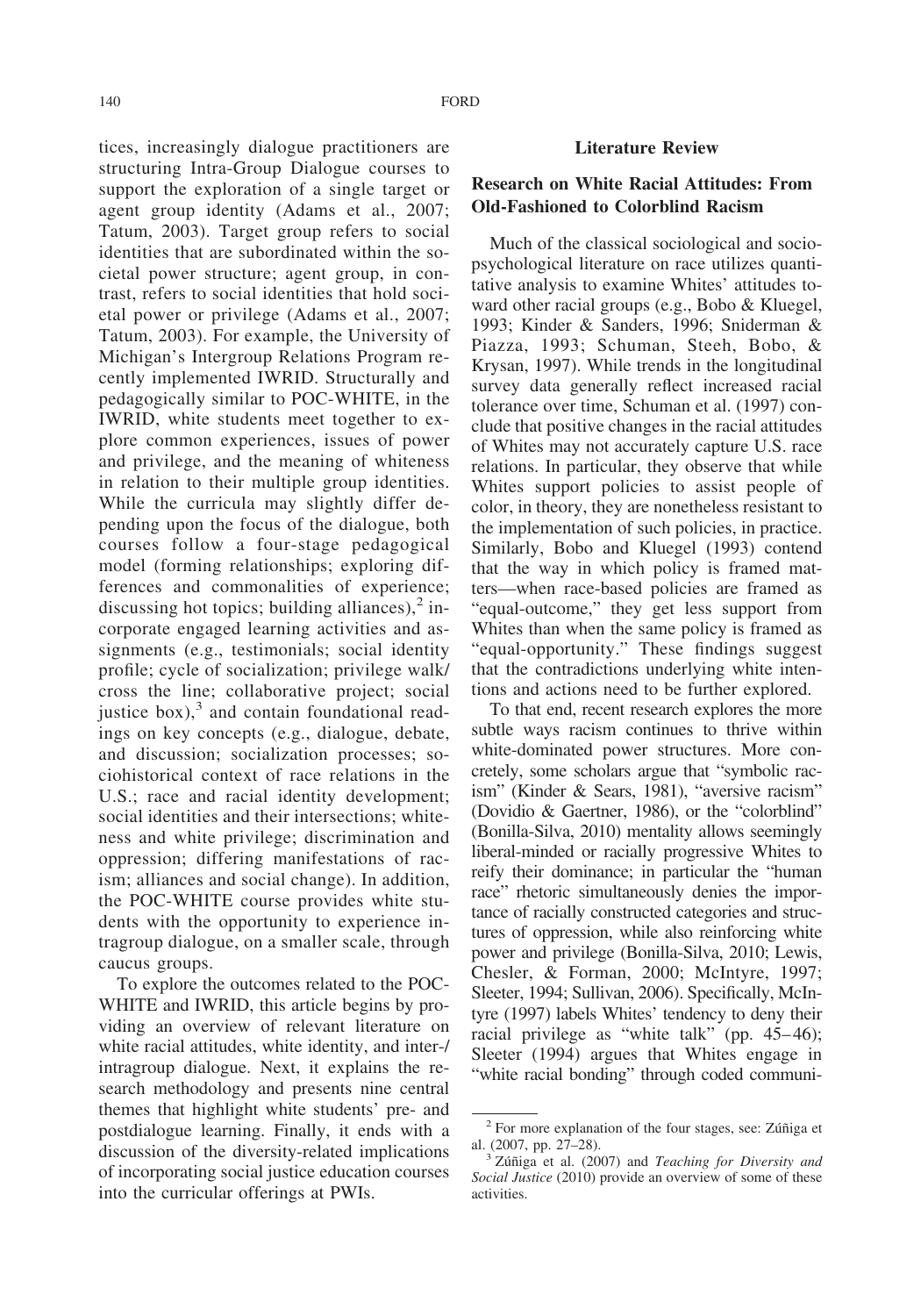cation patterns that unites them; and Sullivan (2006) identifies the "unconscious racial habits" of Whites that perpetuate inequality (pp. 3–4). Bonilla-Silva (2010) also theorizes four major principles of colorblind racism that derive from his interviews with white students. In particular, he names abstract liberalism, naturalization, cultural racism, and minimization of racism as central components of colorblind racism, a new racial ideology that explains persistent forms of racial inequality in nonracial terms (pp. 28 –29). Couched in the tenets of American individualism and meritocracy, Bonilla-Silva (2010) argues that this new, covert type of racism perpetuates oppression through a series of "semantic moves" (e.g., ignorance, avoidance, ambivalence), "race talk" (e.g., "I am not racist, but  $\ldots$ "; "I am not Black so I don't know"), and racial "story lines" (e.g., "the past is the past"; "I didn't get that job because of a Black man") (pp.  $53-63$ ,  $75-87$ ). Sacks and Lindholm (2002) find similar narratives among a group of white college men; they disregard the importance of race and dismiss the implications of structural racism through meritocratic statements like "... anyone can make it if they just work hard enough. At some point you just have to stop whining and decide to better your own life" (p.  $135$ ).<sup>4</sup> Finally, in Lewis, Chesler, and Forman's (2000) research, students of color confirm these racial scripts and provide examples of how white colorblindness manifests itself on college campuses.

## **Research on White Identity, Whiteness, and Its Intersections**

In addition to attitudinal research, in recent years, scholars in the field have also begun to: (a) theoretically develop models of racial identity development (Hardiman & Jackson, 1992; Hardiman, 1994; Helms, 1990; 1995; 2008; Tatum, 2003); and (b) conceptually and/or empirically examine the experiences of White people and the hegemonic character of whiteness in the U.S. (Hartigan, 1997; 1999; 2001; Johnson, 2006; Kendall, 2006; Rothenberg, 2002).

Beginning with the former, theorists outline stages of social identity and racial identity development (Hardiman & Jackson, 1992; Hardiman, 1994; Helms, 1990; 1995; 2008; Tatum, 2003) that facilitate a positive racialized sense of self. Helms (1990; 1995; 2008), for instance, posits a six stage white racial identity model: (a) contact:

racial ignorance; (b) disintegration: racial confusion and conflict; (c) reintegration: racial defensiveness and fear; (d) pseudoindependence: racial awareness and guilt; (e) immersion/emersion: racial redefinition and responsibility; and (f) autonomy: racial internalization and change. Although an ongoing (and sometimes) nonlinear process, Helms (1990; 1995; 2008) argues that these categories provide a framework for understanding how Whites can transition from an identity based on naiveté and racelessness (contact) to embracing a self-actualized antiracist/social justice-oriented white racial identity (autonomy). Critiquing these developmental identity models, Rowe, Bennett, and Atkinson (1994), in contrast, articulate the notion of white racial consciousness and outline seven distinct modes of racial engagement that reflect "unachieved" (avoidant, dependent, dissonant) or "achieved" (dominative, conflictive, reactive, and integrative) racial attitudes. While distinct, both theoretical approaches attempt to better understand the central patterns and attitude shifts reflected during Whites' racial identity development or process of dissonance reduction.

In terms of the latter, this growing tradition focuses on White people's views of themselves as white, on their relationship to structures of power and privilege, and on different forms of whiteness as they occur in White people of various intersecting social identities. More concretely, third wave whiteness researchers emphasize the need to empirically focus on the multilayered, fluid, and nuanced nature of whiteness, rather than reducing it to a monolithic category (Bonnett, 1996; 1997; Eichstedt, 2001; McDermott & Samson, 2005; Twine & Gallagher, 2008). Further, Eichstedt's (2001) research suggests that antiracist Whites reject essentialist notions of whiteness and seek to understand its historical and structural dimensions. Elaborating on this, Twine and Gallagher (2008) note: "third wave analysis takes as its starting point the understanding that whiteness is not now, nor has it ever been, a static, uniform category of social identification" (p. 6). Instead, this growing body of work highlights how intrawhite stratifications are negotiated based on geography, institutional context, polit-

<sup>4</sup> This is comparable with Bonilla-Silva's (2010) story line, "If Jews, Italians, and Irish have made it, how come Blacks have not?" (p. 82).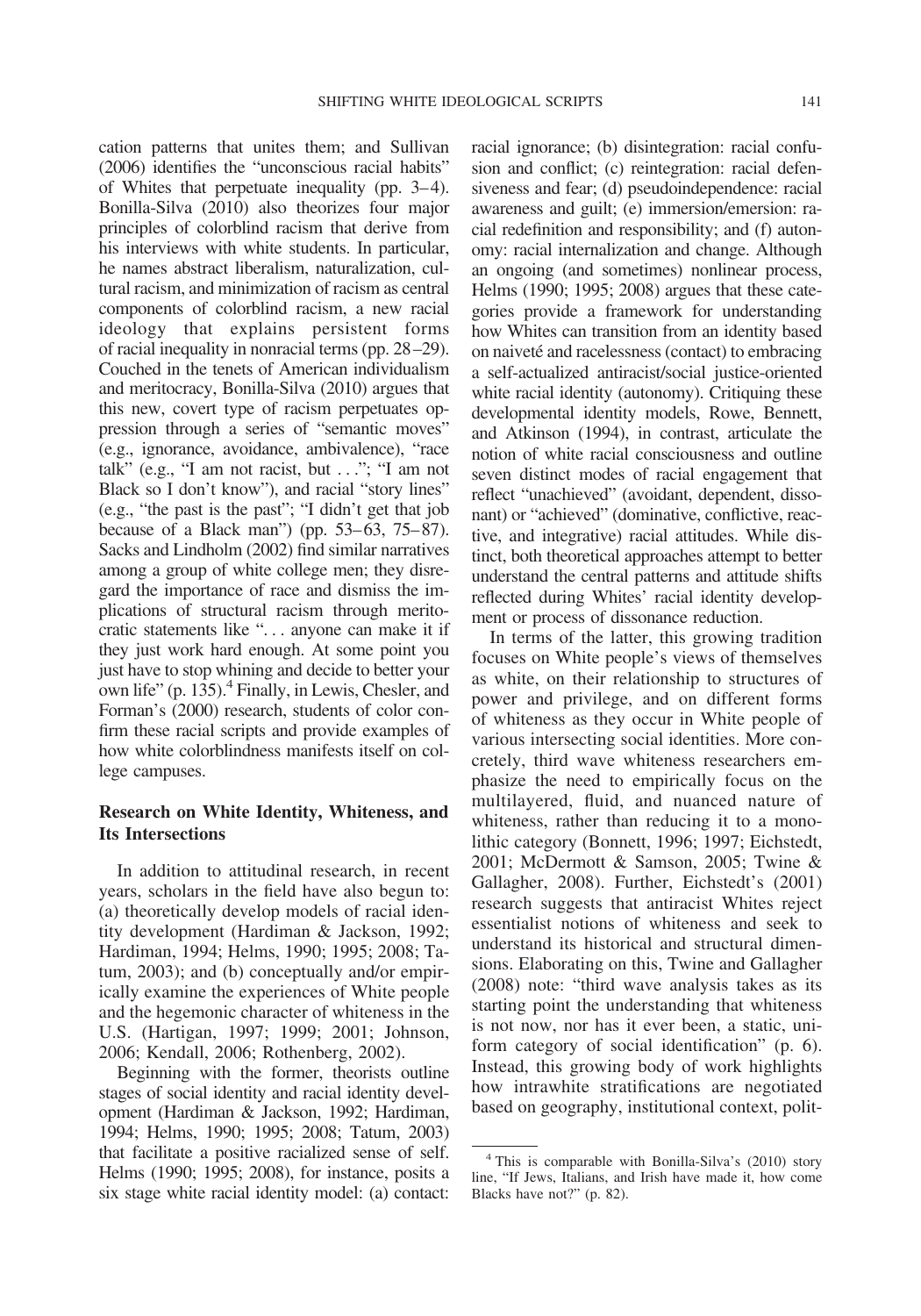ical affiliation, skin color, age, ethnicity, gender, sexuality, and social class (e.g., Frankenberg, 1993; Hartigan, 1997; 1999; 2001; Perry, 2002; McDermott, 2006).

### **Research on Intergroup Dialogue5**

While the literature on whiteness is indeed growing, social-psychological research into race relations has been dominated by studies of White persons' attitudes toward people of color (e.g., Bobo & Kluegel, 1993; Kinder & Sanders, 1996; Schuman et al., 1997; Sniderman & Piazza, 1993) and/or focuses on the way that white individuals learn from interactions with people of color (Gurin & Nagda, 2006; Nagda et al., 2009; Rich & Cargile, 2004). In addition, emergent scholarship examines the development of students within intergroup settings  $(e.g., Nagda & Zúñiga, 2003; Nagda et al.,)$ 2009; Sorensen, Nagda, Gurin, & Maxwell, 2009; Zúñiga et al., 2007). Based on a multiuniversity study across nine different colleges/ universities, Sorensen et al. (2009) present a critical-dialogic theoretical model that informs Intergroup Dialogue curricular practices; the model provides a concise way of summarizing the observed pedagogical, communicative, and psychological processes that contribute to positive intergroup outcomes for students. More concretely, when controlling for selectivity, the quantitative and qualitative data suggest a number of attitudinal and behavioral changes in both white students and students of color, including: (a) increased self-reflexivity about issues of power and privilege; (b) heightened awareness of the institutionalization of race and racism in the U.S.; (c) improved cross-racial interaction; (d) diminished fear about race-related conflict; and (e) increased participation in social change actions (e.g., participating in alliance-building; challenging derogatory comments). According to Nagda et al. (2009), students who participate in Intergroup Dialogues experience these outcomes to a more significant extent than students in a control group or students enrolled in social science courses. Nagda et al. (2009) also theorize that there are two processes— communication processes which "occur between individuals" and psychological processes which "occur within individuals" (p. 4)—and it is these processes that mediate the influence of the Intergroup Dialogue pedagogy on the related out-

comes. In other words, content alone is not sufficient in fostering intergroup understanding, positive intergroup relationships, and intergroup collaboration. Although these outcomes, to differing degrees, are evident for both students of color and white students, less is theoretically and empirically understood about the identity processes of white students in intragroup dialogue settings.

### **Research on Intra-Group Dialogue**

While there is educational value in both interracial and intraracial dialogue, Omi (2001) observes that the former often focuses too much on White people with "the goal of substantively transforming white attitudes toward people of color" (p. 290)— often by relying on people of color to educate Whites. An intragroup dialogue among Whites, in contrast, challenges the notion that a reference group is necessary to promote change. According to Tatum (2003), "separate groups give White people the 'space to speak with honesty and candor rarely possible in racially mixed groups'" (p. 111). Through pedagogical experience, Rich and Cargile (2004) also confirm the ways intragroup dialogue can complement intergroup work:

Although it might seem disadvantageous to separate the class among color lines, especially considering the fact that factions were already formed during the crisis stage, we felt that it was important for both groups to have a safe space to process what they had read and if necessary, vent their feelings . . . Furthermore, whereas many students of color were willing and able to engage racial issues, a number of white students were angry or completely shut down . . . we believed at the time that the class would remain in the crisis stage if we did not provide an opportunity for students to meet in separate groups. Our ultimate goal was to move toward a dialogic community, and we were willing to take some risks to accomplish this objective (p. 359).

Finally, Feagin and Vera (1995) identify the "sincere fictions of Whites" and argue: "the key to understanding white racism is to be found not only in what Whites think of people of color but also in what Whites think of themselves" (p. xi).

Literature on intragroup dialogue, however, is quite limited; and within this body of work, there is little research that examines how intragroup initiatives can be beneficial for white

<sup>5</sup> Adapted from Ford and Malaney's (2012) article in *Equity and Excellence in Education*.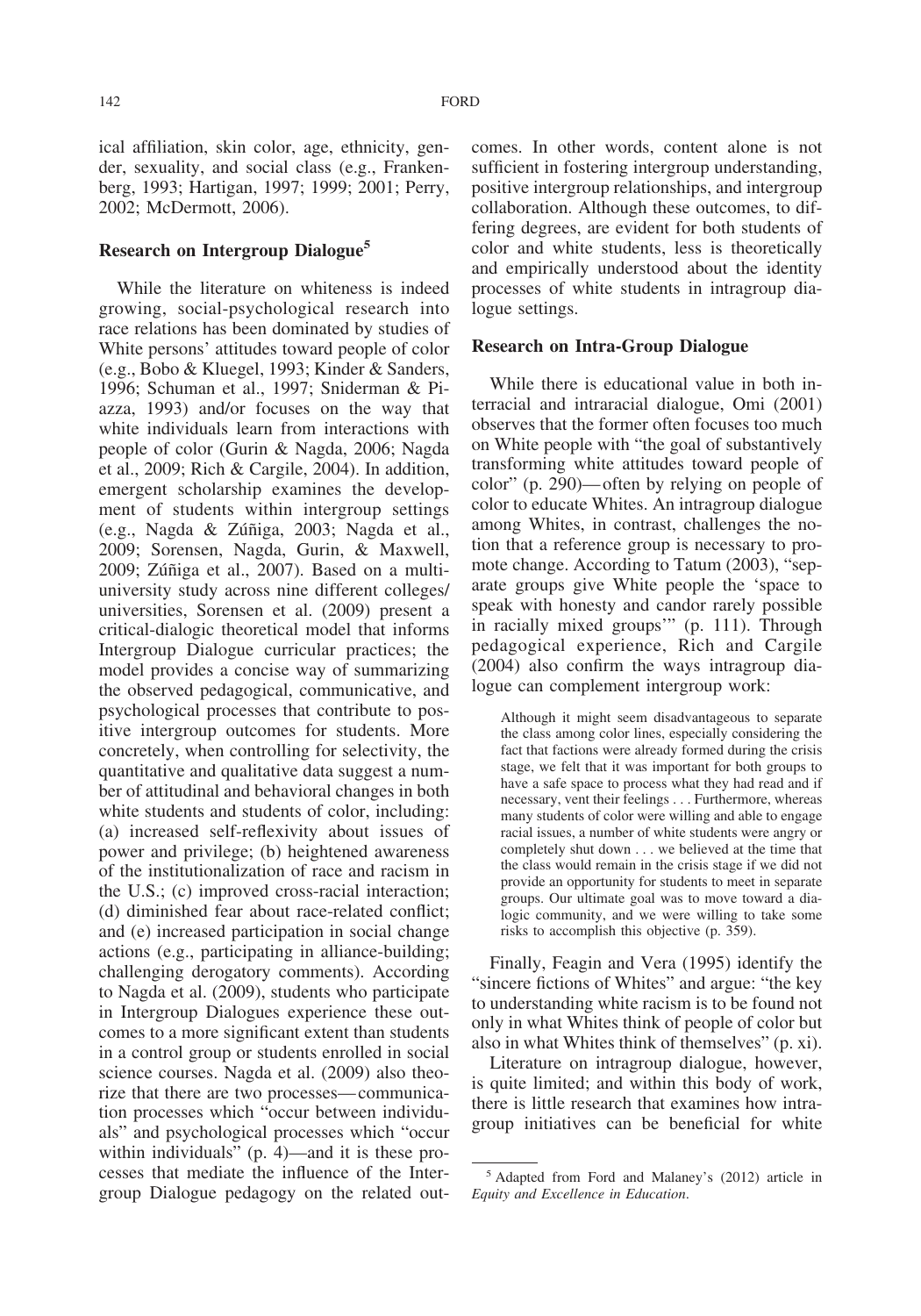students (specifically) and agent group members (generally). For example, the intragroup solidarity model encourages learning among target, or nonprivileged social identity groups; this model does not expand to include the use of intragroup dialogue among dominant group members (Gurin & Nagda, 2006).

# **Research on White Identity, Inter-/Intra-Group Dialogue Pedagogy, and Student Learning**

As previously noted, much of the literature on racial attitudes focuses on Whites engagement with people of color (e.g., Gurin & Nagda, 2006; Nagda et al., 2009; Omi, 2001; Rich & Cargile, 2004); this article addresses this noted gap by also exploring an alternative approach to white identity development. Specifically, it is important to further explore white student learning in the Inter- and Intra-Group Dialogue courses, because they are the numerical majority, occupy a privileged position within society, and are often less experienced at engaging with issues of race. Moreover, whiteness remains a controversial analytical frame and pedagogical focus within academia. Hence, it continues to be an important area of inquiry for race relations scholars and social justice practitioners. As Ortiz and Rhoads (2000) argue: "If educators want to advance students' understanding of white privilege, and relatedly, racial inequality, they need to help students explore and deconstruct white racial identity, both among Whites and non-Whites. This is a pivotal step in promoting a multicultural perspective" (p. 82).

This project extends research on the Dialogues by assessing white students' learning across inter- and intraracial group settings. Specifically, it focuses on: (a) how white students' understanding of race, racism, and white identity is affected by participation in a POC-WHITE or IWRID, and (b) the pedagogies and group dynamics that promote awareness of white students' racial identity.

### **Methodology6**

This institutional review board approved research takes place at a small private liberal arts college in the Northeast. In accordance with national trends within higher education, women (60%) outnumber men (40%) on campus. In terms of racial demographics, approximately  $20\%$  of students self-identify as people of color<sup>7</sup> and 80% identify as white. While the college continues to recruit and enroll increasingly diverse cohorts of first-year students, significant diversity-related challenges are still present at this PWI. Like many comparable institutions, this college faces a range of ongoing issues, including: (a) students of color/multiracial students are generally the sole representatives of their racial group(s) within a classroom; (b) whiteness remains an unmarked and underexplored racial category; and (c) biased incidents regarding race, social class, gender, and sexuality remain prevalent occurrences on campus.

Despite these identified campus climate issues, the college recognizes the importance of social justice education and recently included a provision in the revised 2010 Strategic Plan, which focuses on developing the diversityrelated knowledge and skills of faculty, staff, and students in hopes of building a more inclusive community. The plan also acknowledges the importance of Inter-/Intra-Group Dialogue in achieving its overall mission (college website).

Within this context, a comparative case study approach with document analysis (Berg, 2007) was used in this predialogue/postdialogue design to qualitatively explore white students' learning in the Inter-/Intra-Group Dialogues in 2009 –2011. White students interested in participating in a two-credit, peer-facilitated race dialogue were either enrolled in a POC-WHITE or an Intragroup experience—the IWRID.

At this particular college, the courses were offered as 200-level, interdisciplinary, elective, letter-graded courses on race. In congruence with the University of Michigan's curricular models (elaborated on in the Inter- and Intragroup Dialogue Pedagogy Section), these POC-WHITE and IWRID social justice courses followed a similar structure, pedagogical style, and course content. Within a 10-person dialogue led

<sup>6</sup> Adapted from Ford and Malaney's (2012) article in *Equity and Excellence in Education*.<br><sup>7</sup> The number of students of color at the College is based

on student self-identifications, which reflects people of African, Asian, Latin American, and indigenous descent. While the number is not inclusive of international students, it is possible that some students might identify with both categories.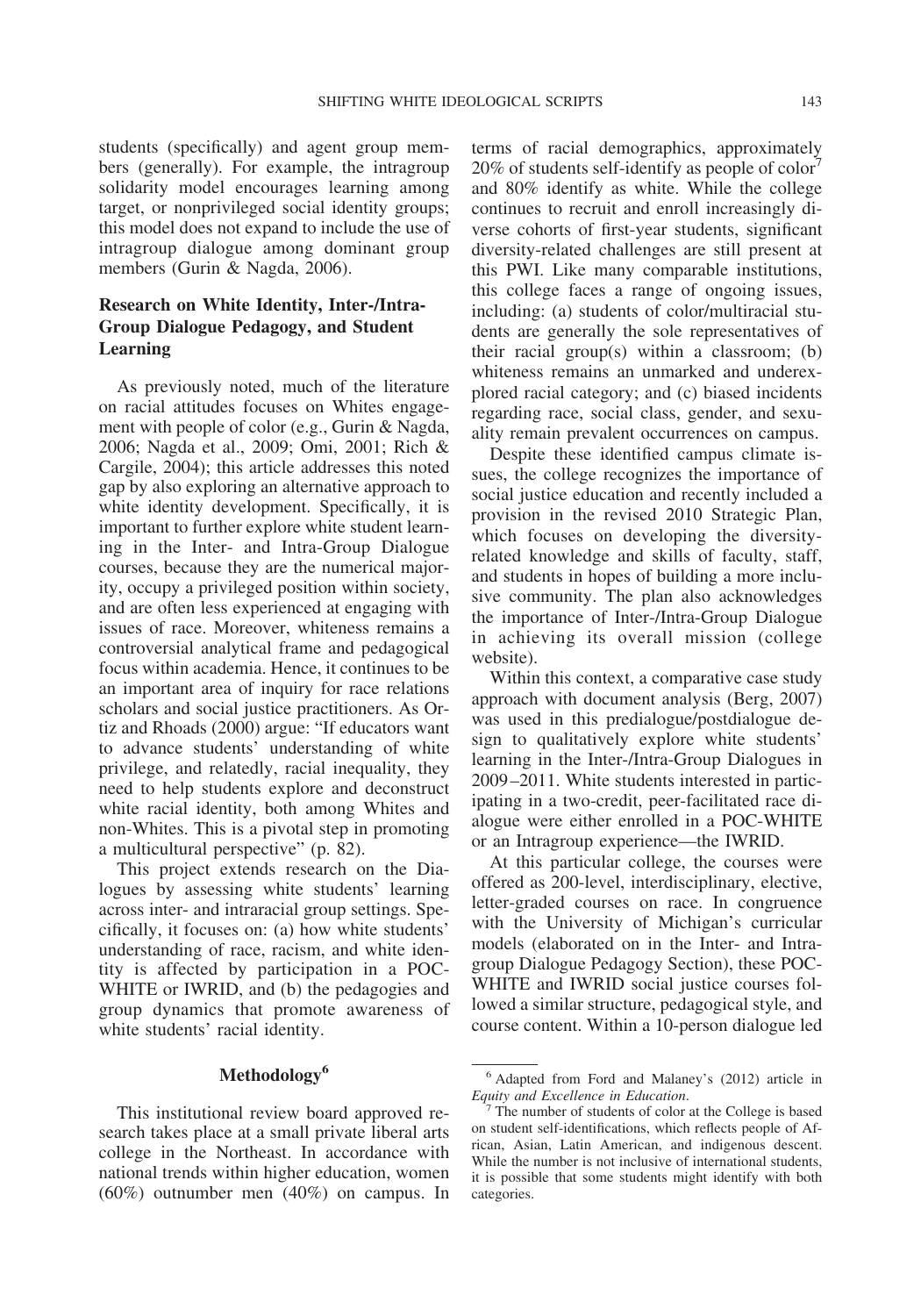by two trained peer-facilitators<sup>8</sup> with different (for the POC-WHITE) or the same (for the IWRID) racial identity backgrounds, the Inter-/ Intra-Group Dialogues merged theoretical knowledge on race and racism (the "head") with affective learning and communication skills (the "heart"). The primary distinction between the courses was the emphasis on learning about race (generally) and whiteness (specifically) across or within their racial identity group.

In total, the sample consisted of seven sections of POC-WHITE  $(n = 30)$  and two sections of IWRID  $(n = 19)$  that enrolled an aggregate of 49 white students (10 men; 39 women). These traditional college-aged (18 –23-yearold) students represented a range of other group and social identities, including differing class years (first-years through seniors); nationalities (e.g., dual citizen; U.S. citizen); religious affiliations (e.g., Jewish, Christian, Agnostic, Spiritual, Non-Religious); sexualities (e.g., gay, bisexual, heterosexual); and social classes (e.g., working, middle, upper).

An inductively derived qualitative analysis of two written, graded assignments, a four-page preliminary paper and an eight-page final paper, allowed for a nuanced exploration of white students' articulation of race, racial identity, and racism. Both papers required students to critically reflect on their experiences with and understandings of race, by addressing three topical areas: (a) social identities; (b) social structures; and (c) dialogue experiences. The final papers also required students to integrate course readings into their analysis. Specifically, the papers explored questions such as:

**1. Social identities.** What and how were you taught (explicitly or implicitly) about what it means to be white, in terms of attitudes, behaviors, your future, the nature of the society, and so forth? Broadly speaking, what does it mean to you to be a White person? What do you know about your ethnic/cultural heritage (i.e., the culture, country or region of the world from which your ancestors came)? And how might this affect your feelings about being considered part of your racial group? What are some experiences that have made your race/ethnicity visible to you?

**2. Social structures.** Throughout your life, have most of your friends and other people close to you been of the same racial/ethnic background? If so, why do you think this was the case? If not, what do you think led you to cross racial/ethnic lines in these relationships? Have you been subject to discrimination based on your race/ethnicity? If so, what type of discrimination (be specific with examples)? Has your racial/ethnic identity brought you any privileges or benefits? If so, what types of privileges or benefits (be specific with examples)? How do you think demographic changes that are currently underway in the U.S. and the world will affect your experiences with and attitudes relating to race/ethnicity and racism?

**3. Dialogue experiences.**

- **Preliminary paper.** What are some of your hopes, or learning objectives, for this dialogue? What are some of your fears or concerns about participating in this dialogue?
- **Final paper.** How, if at all, have you been impacted by this semester's dialogue? What, if any, has been the impact of this semester's dialogue on your knowledge and views about being a White person in U.S. society? What, if any, has been the impact of this semester's dialogue on your knowledge and views about race/ethnicity and racism? What, if any, are your goals for personal next steps concerning the topic of this dialogue? How, if at all, do you expect to use what you have learned in the future (both at the college and beyond)?

The author of this article did not instruct the courses and student grades,<sup>9</sup> determined by faculty/staff instructors, were not contingent on participating in this research project. Upon completion of the dialogue, the 98 (49 preliminary/49 final) papers of consenting students were assigned a number and cleaned of any

<sup>8</sup> Peer-facilitators are trained by faculty/staff instructors at the College and are selected based on their academic performance, facilitation skills, developmental maturity, and leadership potential. To be considered, peer-facilitators have to successfully complete a two course series of racefocused sociology courses at the 200 and 300-levels. In addition, while facilitating a peer-led dialogue, they must enroll in a 300-level Practicum course to enhance their content knowledge and skills.<br><sup>9</sup> The grading criteria for the papers included assessment

of: (a) writing clarity and organization; (b) critical engagement with the assignment prompt; and (c) integration of the readings (for the final paper).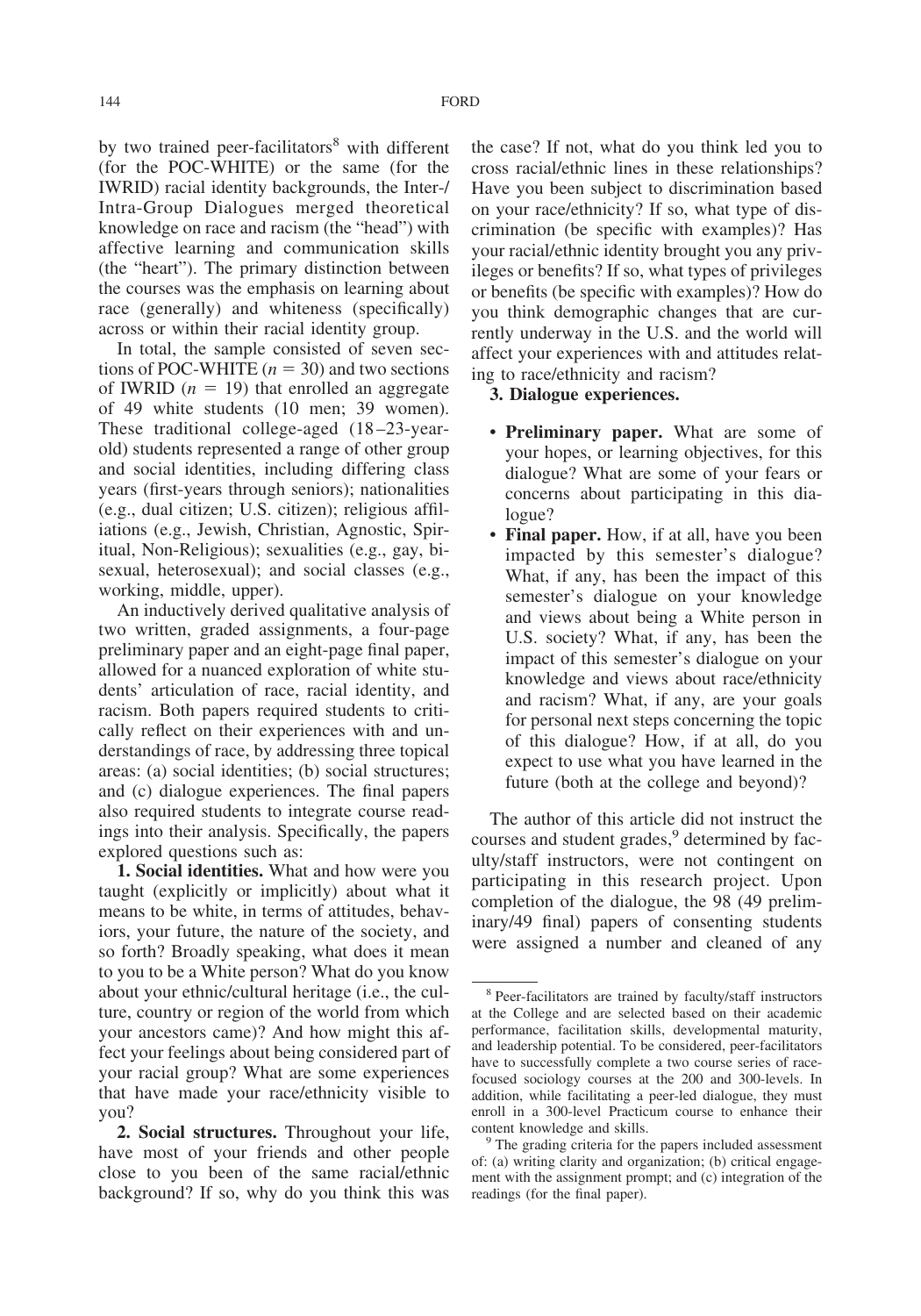personally identifiable information. To address issues of trustworthiness and enhance credibility and confirmability in the coding process (Lincoln & Guba, 1985; Shenton, 2004), the papers were coded by the principle researcher, an African American woman, as well as six former peer-facilitators<sup>10</sup> of differing racial identities who were trained as research assistants. To account for researcher positionality in the use of the established research protocol, each paper was reviewed by at least three members of the team. If discrepancies arose that affected the intercoder reliability of the sample, additional team members would review the passage in question and the team would discuss differing interpretations of the data until a consensus was reached. In addition, reflexivity, or systematically documenting and reflecting on the research process through researcher memoing (or journaling) and debriefing, was used to remain attuned to potential subjectivities and biases in the collection and interpretation of the data. Finally, an in-depth description of the research site and methodological process was provided to help other researchers determine the transferability of this study to similar institutional contexts within higher education (Lincoln & Guba, 1985; Shenton, 2004).

While the diversity of the research team was strategically employed to allow for various perspectives to surface, the principle researcher nonetheless recognizes that her racial identity, and the identities of her research team, ultimately influenced the ways in which the team cocreated meaning in the analysis of the collected data. This meaning-making process first involved reading each paper several times and engaging in line-by-line hand-coding to identify any (and all) sociological phenomena that emerged in the data. Then, through open and focused coding, the identified words or phrases were categorized into a lengthy running list of themes and subthemes. This enabled the research team to develop a coding scheme, which was subsequently organized and manually applied to all of the student papers in the QSR N-Vivo software program. This qualitative program was used to isolate particular variables and run queries (or searches) on the data. Keyword and thematic searches, coupled with numerical reports, allowed the researchers to conduct a more in-depth analysis of the data, reconsider or refine previous schemas, and focus on core emergent themes. Finally, by developing conceptual and theoretical memos and examining relevant excerpts from the data, themes from the preliminary and final papers were compared to discern common patterns across the students' narratives over time (Emerson, Fretz, & Shaw, 1995). While the researchers were able to document studentspecific shifts in perspective, for this article, the team was primarily interested in presenting themes that reflected group, rather than individual-level, pre- to postdialogue differences. Although the personal transformations evident in these data are certainly powerful, it is the crossand within-group patterns that might help researchers further elucidate the pedagogical implications of inter-/intragroup dialogue on the study of whiteness.

#### **Results**

In both the POC-WHITE and IWRID, white student papers suggest self-reported growth—in terms of content learning and dialogue processes— over the course of the semester. Reflecting on this experience, 48 of the 49 white students noted the ways in which they have been positively transformed:

**Postdialogue**: It seems that although I didn't notice the progress that I've made, when I am put in a situation that exposes it, I can see that I have grown. The growth is multidimensional; I now not only understand what it means to be white but also have a better idea of the significance of identities different than my own. (Lindsay, $11$  POC-WHITE)

**Postdialogue:** Through this course, I have come to see that passivity might seem harmless, but like cancer or carbon monoxide, it is a silent killer. Shying away from difficult racial issues is the cowardly way out, and I am ashamed to think I once thought my attitude was noble . . . I was taking those important baby steps, I was opening my mind to the process ahead of me, and most importantly, I was beginning to view society and my family and my own whiteness in a whole new light . . . I went into that dialogue feeling no different from any of my friends, and I came out astounded at the progress I had made in my white racial identity work. (Chelsea, IWRID)

While some students, like Chelsea, report making "progress" in their racial identity work,

<sup>10</sup> The peer-facilitators did not analyze data from their

own dialogue sections.<br><sup>11</sup> To protect confidentiality, participant names were changed in the analysis of these data.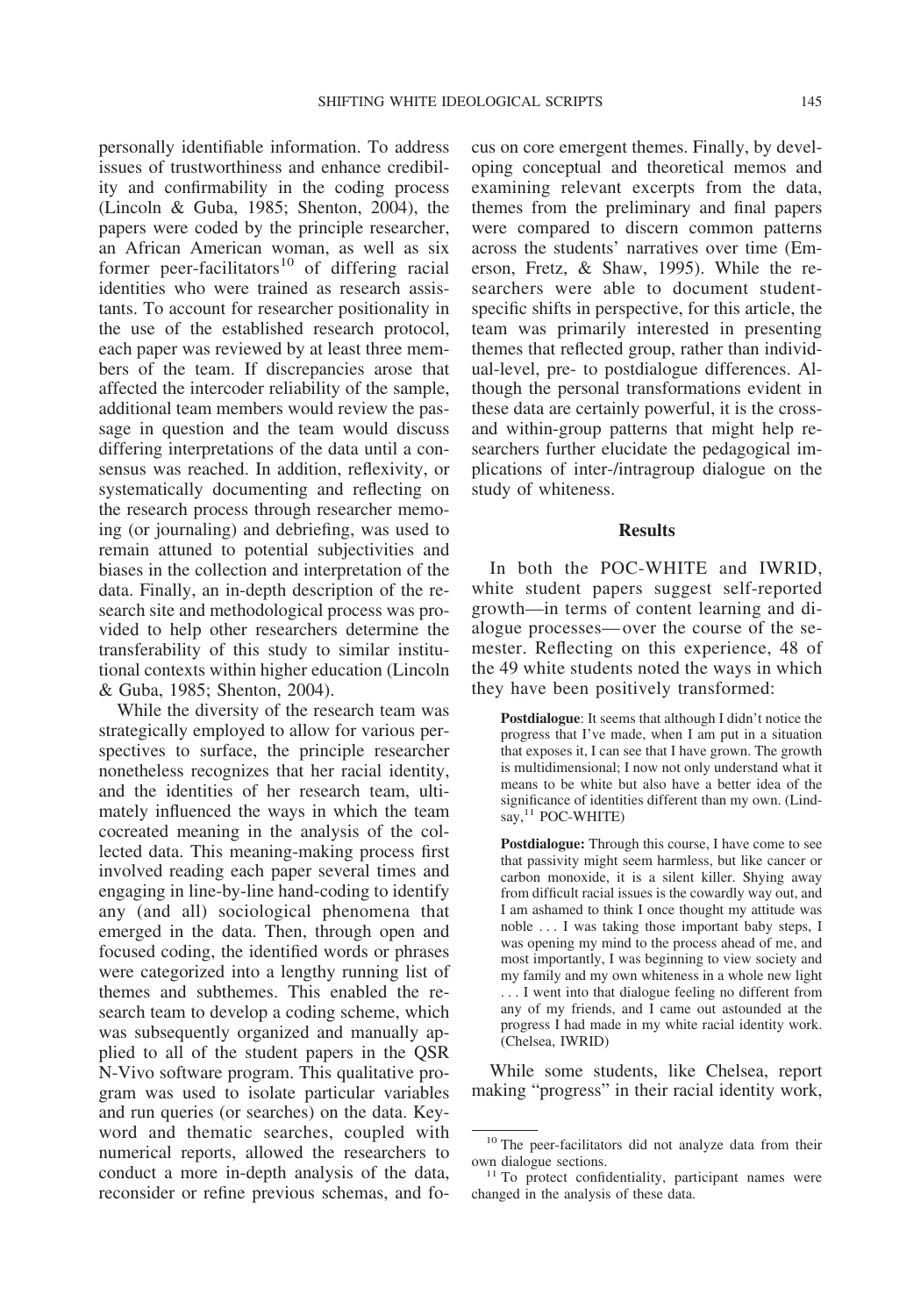resistance also emerged along the way. One White woman, Jenn, in the IWRID, for instance, critiqued the intragroup dialogue structure, questioning, "What can I learn from other White people?"

**Postdialogue:** I have been consistent in my desire to be part of the mixed racial group; I felt severely limited in the viewpoints we discussed. Throughout the semester people constantly said that I shouldn't look to other people to represent the race, and I agree. I am looking to people of color to hear their story. I think I would rather learn about other people and then take time to digest, rather than constantly have to talk about myself . . . I feel like we were constantly caught between two ideas— how are we supposed to be able to spend 15 weeks talking about our racial identity, if the privilege of being white is that we never have to think about race. (Jenn, IWRID)

Underlying Jenn's comment is the notion of cognitive dissonance—the inability to reconcile or make sense of information that contradicts one's current worldview (Goodman, 2001). Like Jenn, many IWRID student participants initially exhibited notable resistance in the form of denial, defensiveness, and anger at the intragroup nature of the dialogue. In the end, however, these students demonstrated script changes that reflected a nuanced personal and theoretical understanding of whiteness, white privilege, and white identity development. White students in the POC-WHITE courses also reported substantial growth; their learning, however, often involved a broader focus on race relations (generally) rather than whiteness (specifically). More concretely, Table 1 outlines six primary themes, and the related white ideological scripts, that changed from pre- to postdialogue; it also lists three major themes that only emerged in the final papers, and delineates Inter- (POC-WHITE) and Intragroup (IWRID) Dialogue differences.

What follows is a more extensive account of the pre- and postdialogue categories and representative examples from each. In particular, significant themes across the POC-WHITE and IWRID included understanding: (a) how they were socialized to view or not view race; (b) the meaning and significance of whiteness; (c) feelings of shame and guilt; (d) white privilege and power; (e) intersecting agent and target social identities; and, (f) personal accountability and responsibility for creating social change. Further, in contrast to the IWRID dialogue, POC-WHITE participants grappled with owning their

personal prejudices and biases over the course of the semester. IWRID participants, on the other hand, wrestled with: (a) racial terminology and definitions; and (b) the sociohistorical process of becoming white. These themes will be elaborated on in the following subsections. Although racial identity development is not necessarily a linear process (Hardiman & Jackson, 1992; Hardiman, 1994; Helms, 1990, 1995, 2008; Rowe et al., 1994; Tatum, 2003), for the sake of organizational coherence, the categories will be presented in the same order as Table 1.

# **How They Were Socialized to View (Or Not View) Race**

Generally, postdialogue white students, in both sections, had a much more sophisticated understanding of how they were socialized to minimize race, or to view race through a "colorblind" lens (Bonilla-Silva, 2010). Consequently, the white ideological script, "I do not see race . . . we are all human," in the preliminary papers drastically shifted by the end of the semester. In the ensuing predialogue example, Emily recognizes her previous naiveté around race, but still does not make an effort to increase her racial awareness; in the postdialogue examples, Anne recognizes the privileges inherent in the hegemonic nature of whiteness, and Collin is able to critically unpack his lived reality as a White man:

**Predialogue:** What this meant was that I was almost blind to my own skin color and naively wanted to believe that everyone was equal. And even now as I am aware of the falsehood in that reality and are well aware of myself and my identity it is not the main component, my race and ethnicity, is not the first thing I think of when asked to describe myself nor do I see it as the most important nor the most defining characteristic about myself. (Emily, POC-WHITE)

**Postdialogue:** Through discussions I realized that my race was not necessarily something I thought about all the time. I know it is something that is a large part of who I am, but because the majority of the time I am in places where being white is the majority I rarely think about my race. I am only fully aware of my race when I become the minority in a situation. (Anne, POC-WHITE)

**Postdialogue:** It separates us significantly from race issues because Whites tend to wonder, "what's the big deal?" and that allows Whites to minimize race issues and remain dominant without even understanding what they are doing. In learning extensively about my own white culture, however, I have come to realize how big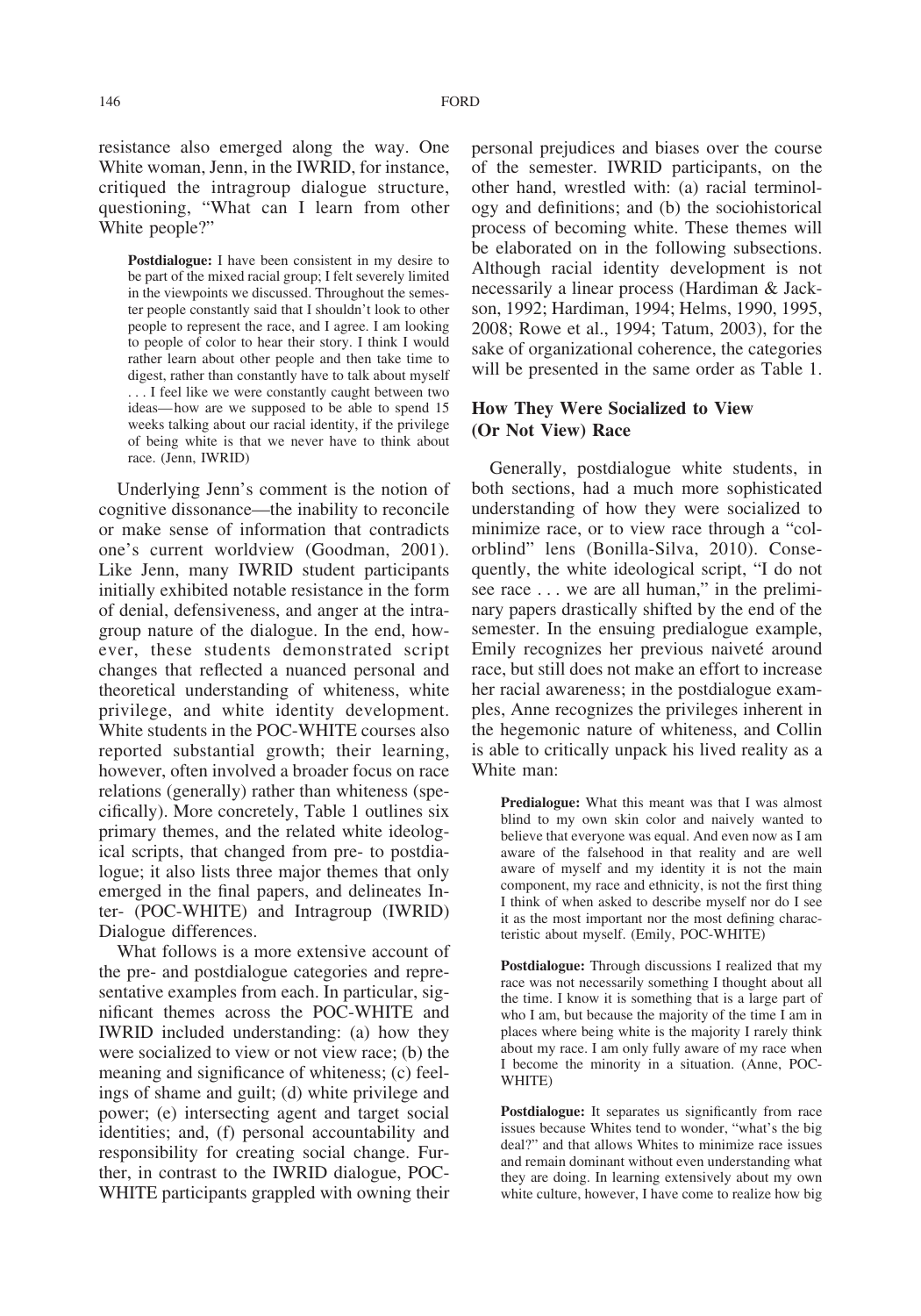Table 1 *White Student Learning Outcomes*

|                                                                                                      | POC-WHITE | <b>IWRID</b> |
|------------------------------------------------------------------------------------------------------|-----------|--------------|
| (a) Predialogue themes                                                                               |           |              |
| (b) Postdialogue themes                                                                              |           |              |
| (c) New scripts, postdialogue                                                                        |           |              |
| 1. Socialization process and recognizing race                                                        |           |              |
| a. "I do not see race we are all human."                                                             |           |              |
| b. "I now understand how I was socialized to (not) see race."                                        |           |              |
| 2. Defining whiteness/importance of whiteness                                                        |           |              |
| a. "I have never been taught what it means to be White"/<br>"Whiteness is not significant"           |           |              |
| b. "I am now beginning to understand the meaning,                                                    |           |              |
| complexity, and importance of being White."                                                          |           |              |
| 3. Sociohistorical context                                                                           |           |              |
| c. "I now understand the history of how my family became<br>White."                                  |           |              |
| 4. Feelings of shame and guilt                                                                       |           |              |
| a. "I feel guilty about how whites have historically treated<br>people of color."                    |           |              |
| b. "I have learned from my guilt and am using it to create                                           |           |              |
| change." "I am working to develop pride in my White<br>identity."                                    |           |              |
| 5. White power and privilege                                                                         | مما       |              |
| a. "Being White is a privilege, but we have also worked hard                                         |           |              |
| for what we have"                                                                                    |           |              |
| b. "Being White is a privilege; I must take ownership of that<br>and use my power to create change." |           |              |
| 6. Intersecting agent and target social identity memberships                                         |           |              |
| a. "I am oppressed in other ways"                                                                    |           |              |
| b. "Although I might be oppressed for other target group                                             |           |              |
| identities, I am still privileged to be White."                                                      |           |              |
| 7. Personal prejudices and biases                                                                    | مما       |              |
| c. "I recognize that I am also racist "                                                              |           |              |
| 8. Terminology and definitions                                                                       |           |              |
| c. "I now have the language to discuss race and racism"                                              |           |              |
| 9. Personal accountability/challenging racism/taking action                                          |           |              |
| a. "I am not like other White people"                                                                |           |              |
| b. "It is my responsibility to take action, develop white allies,<br>and create social change."      |           |              |

*Note.*  $\blacktriangleright$  = theme present in the corresponding dialogue section. IWRID = Intra-Group White Racial Identity Dialogues; POC-WHITE  $=$  Intergroup People of Color-White People Dialogues.

a part of my identity it really is. Reexamining my life with whiteness being an important quality, and understanding what it meant to grow up white led to a stronger personal foundation. (Collin, IWRID)

In Anne's statement, she relies heavily on recognizing whiteness when in the presence of non-Whites, which is typical within interracial settings (McKinney, 2005; Tatum, 2003); in contrast, Collin's IWRID experience provides him with a stronger foundational understanding of whiteness. This trend reemerges in the subsequent sections: the meaning and significance of whiteness and the sociohistorical process of becoming white.

### **Meaning and Significance of Whiteness**

Like Collin, most white students were better able to articulate the meaning and significance of whiteness by the conclusion of the dialogue. More concretely, similar to McKinney's (2005) findings, predialogue papers suggest that students were largely unable to name explicit lessons they were taught about whiteness: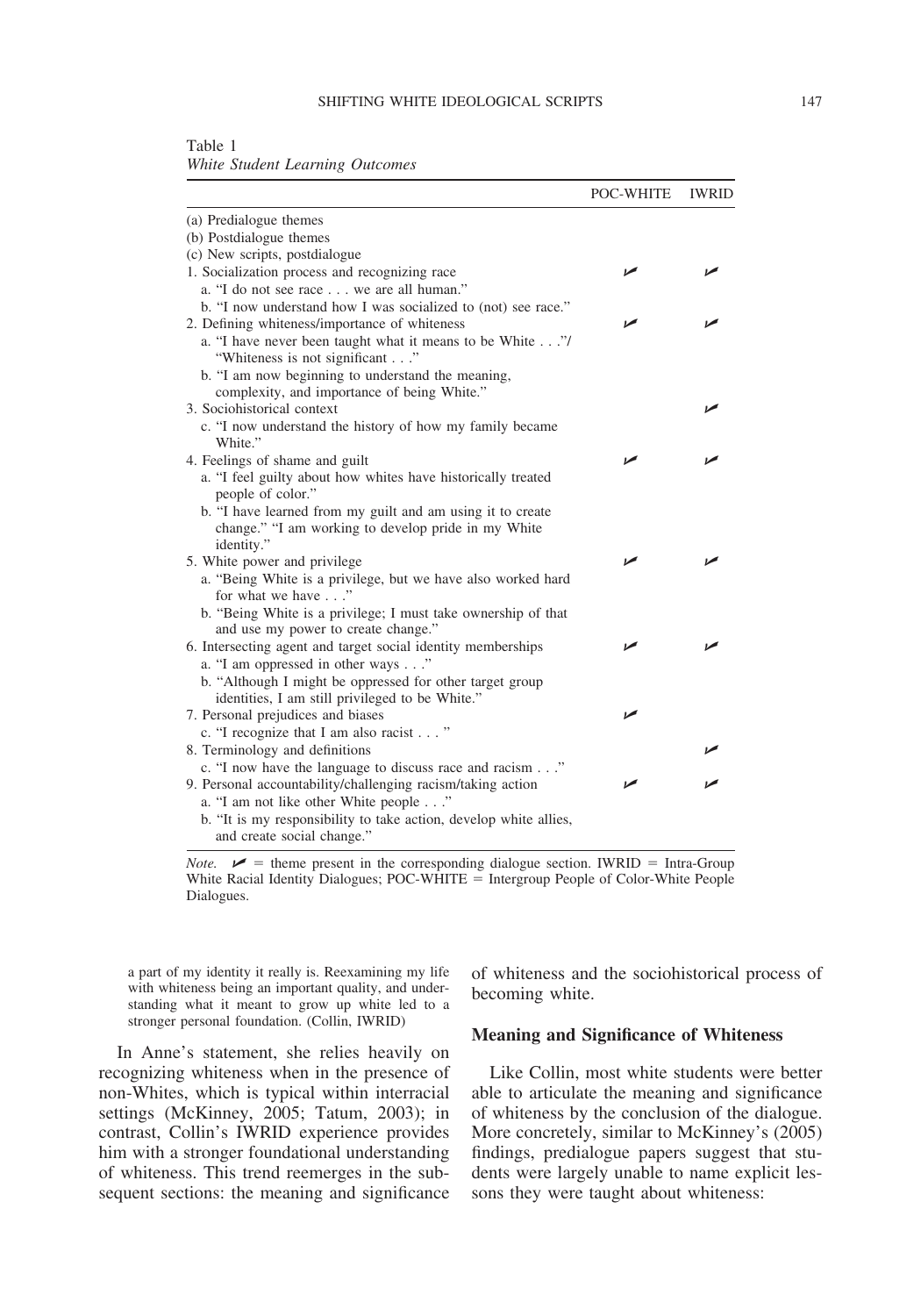**Predialogue:** Right now, the only understanding of what being white means is not being anything else. I feel like I have learned "how to be white" simply by being taught not to do stereotypical behaviors of other races/ethnicity (e.g., White people should not talk in Ebonics or listen to rap) and to watch how I act around other races (don't be racist, don't say certain words . . .). (Jillian, POC-WHITE)

**Predialogue:** I recently called my mom and asked her if she ever taught us about our racial identity. She hesitantly admitted that she never did. However, she quickly emphasized that when we grew up she constantly taught us about being nice to everyone—there was no reason to differentiate between being nice to White people and people of color. I was never taught to be white—I was taught to be me, and being white is just one of the many aspects of who I am . . . I have always known I was white, but it's like knowing I have legs—it's just there. (Jenn, IWRID)

For White people socialized into U.S. society, a society dominated by racial hegemony, it often is hard to identify the ubiquitous nature of whiteness—as Jenn explains, "it's just there." As a result, prior to their dialogue experience, students either report seeing white culture as "pervasive" or, like Jillian, as culturally "empty" (McKinney, 2005; Perry, 2001; 2002). To that end, Kelly notes, "white was blank, white was not Black, or Hispanic or something worth mentioning, it was just bland" (Kelly, IWRID). McKinney (2005) describes the pervasive nature of whiteness as a "prompted identity" because respondents in her study indicated that "being white goes unnoticed" unless they are specifically asked to discuss it (p. 20). According to Perry (2001; 2002) this mentality allows Whites to construct an objective truth that is dislocated from the sociohistorical context of race relations in the U.S.

In comparison with the predialogue, however, white students in this study were more readily able to acknowledge the significance and importance of whiteness by the end of the semester:

**Postdialogue:** Broadly speaking, to be a White person for me means that I hold privilege and that I hold certain opportunities that other people do not, solely based on the color of my skin and the economic circumstances that I was born into. I did nothing to earn my skin color, but society dictated to me that life would not be very hard. (Emerson, POC-WHITE)

**Postdialogue:** Prior to this course, I would have said that I had no culture—that people all claim that white culture is the everyday culture and so I have no culture to call my own really. This course actually forced me to reexamine my life and my upbringing in a way that made me realize the effects of my own cultural background on how I was raised, how my family acts and how we celebrate holidays, and from all that how I am today. Through that lens it was a lot clearer for me to see how I was a product of a very ingrained and defined cultural context, and not some vague "white culture" that blanketed my worldview prior to now. The week where we dealt specifically with the concept of white ethnics and the "whitening of America" was major because it forced me to go look at my family heritage and ask my parents and grandparents where exactly we came from. Outside of the family of my culture, I've also gained a much deeper understanding of the culture that revolves around me as a White person interacting in a predominantly white country and a subsequently predominantly white upper-middle class private liberal arts college. My beliefs, who I hang out with, what we talk about, and what we enjoy also in some ways comes from a culture that is definable, but at the same time it is this constant back-andforth between understanding the individual and understanding the greater culture because I think neither wholly defines any person or group. (Collin, IWRID)

While this theme is consistent across the various dialogue sections, the learning was distinct. In particular, POC-WHITE participants, like Emerson, focus more on white skin privilege and the implications for people of color; in contrast, Collin and other IWRID participants are more able to articulate the meaning of white culture, independent of a reference group. Instead of relying on a "mirrored white identity" (defining whiteness in contrast to the Other) or "usable ethnic identity" (relying on a symbolic white ethnic identity) (McKinney, 2005), they are able to own the sociohistorical process of becoming white within the U.S. context (p. 82, 95).

### **Sociohistorical Process of Becoming White**

Waters (1990) posits the notion of "optional ethnicities" (p. 202) or the ability for White people to selectively choose when to invoke certain cultural/ethnic signifiers (e.g., Jewish, Italian American, Irish American, etc.). Consequently, she contends, "for white students, the ethnicity they claim is more often than not a symbolic one—with all of the voluntary, enjoyable, and intermittent characteristics I have described." Likewise, many white students in the sample entered with an "I am not like 'other' Whites" script; instead, other marginalized ethnic identities were emphasized, while their whiteness (and the privileges therein) were minimized and/or ignored (Johnson, 2006). This pattern is described by Kivel (2000) in the fol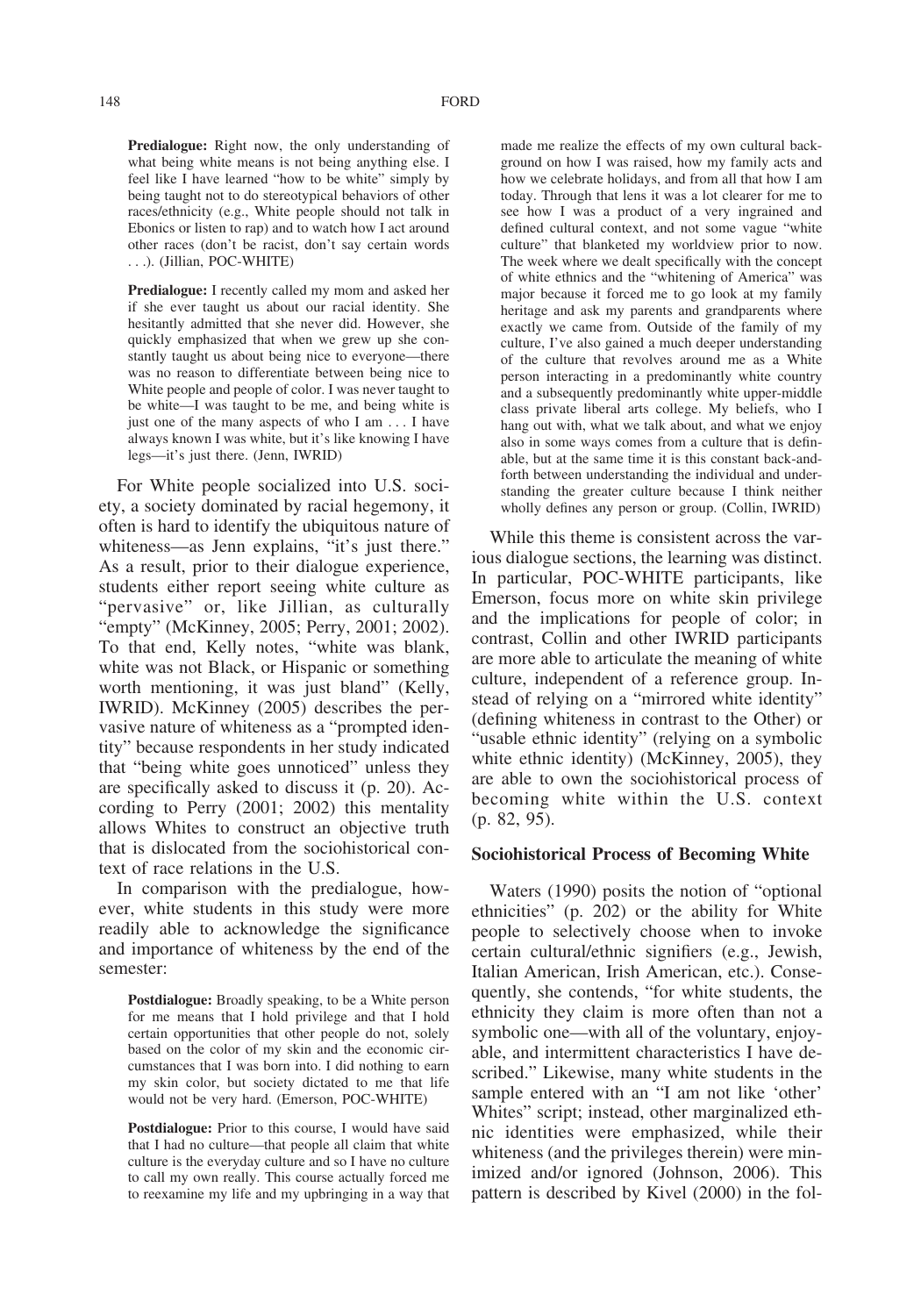lowing manner: some White people "claim some other identity that will give [them] legitimate victim status" (p. 90). In contrast, in comparison to POC-WHITE pre-/postdialogue papers, the pre-/postdialogue papers of the IWRID participants demonstrated a much greater understanding of optional ethnicity and appreciation for the process that historically marginalized white ethnic groups underwent in order to "become white." The following quotations illustrate this point:

**Predialogue:** Because I was born a full-blooded Jew with ancestral origins in Russia, Poland, and Austria, my parents (and more specifically, my father) have reminded me that my whiteness is not like "other" (normative) whiteness. From this, I learned that my Jewish and European blood served as significant markers of difference, as reminders that my family's history mattered. Concurrently, my skin became a potential mask to that history, where in lay the potential of losing my ethnic and religious identity within the sea of "white Anglo Saxons." Though my parents did not constantly reinforce this "lesson," I still understood the deep significance of this complicated aspect of my identity. As my parents had taught me, my whiteness was not what connected me to my ancestral past, but what obscured the recognition of my "unique" religious and (white) ethnic identity. (Daniel, POC-WHITE)

**Postdialogue:** A WASP identity of being Anglo-Saxon, Protestant, and a native English speaker is the epitome of whiteness in an American context. My racial ancestry would be classified as being a "white ethnic." After years of living in the U.S. my family was able to assimilate to American white culture and achieve whiteness and the privileges attached to that identity. While I have never experienced racial or ethnic discrimination personally, my family has . . . Irish immigrants were viewed as subhuman and often portrayed in a similar way as African Americans were. Likewise, my [Hispanic] heritage is viewed as less white because of their dark skin color and more ethnic culture, food, and language. These groups were, however, able to eventually claim whiteness and overcome this ethnic discrimination. Now I can claim the identity of being an American without hyphenation or explanation. I have the freedom of being viewed as the norm because my whiteness is now legitimate. (Shawn, IWRID)

The assimilative process in which white ethnic groups "became white" is a well-documented phenomenon in the relevant literature (Alba & Nee, 2003; Ignatiev, 1995; Roediger, 1991). Specifically, through case studies of European immigrant groups, Roediger (1991) identifies the ways in which white urban workers, like the Irish, strategically developed a raced and classed identity separate from Blacks. Likewise, while Shawn recognizes that his mul-

tiethnic family was previously discriminated against based on their Irish and/or Hispanic roots, he also acknowledges that his white skin has allowed him to assimilate into (white) U.S. culture and claim the privileges inherent in whiteness. Although both the POC-WHITE and IWRID dialogues included readings on the topic, this change in white ideological script was only prominent for the latter group. This suggests that an intragroup focus may result in a more critical dissection and theoretically focused examination of whiteness that is less present within intergroup settings.

#### **Feelings of Shame and Guilt**

For all students, this newfound awareness of race also came with related emotions; in particular, feelings of shame and guilt were prevalent across the white student preliminary and final papers. While a typical emotional response, particularly during the earlier stages of racial identity development (Hardiman, 1994; Helms, 1990; 1995; 2008; Tatum, 2003), Jensen (2005) describes guilt as "irrational and counterproductive" and identifies two reasons why many White people have difficulty moving forward: (a) guilt seemingly absolves Whites of responsibility; and (b) guilt discourages action (p. 47). He also extends Bonilla-Silva's (2010) colorblind framework—arguing that some Whites acknowledge their privilege, but minimize it (and the resulting guilt) by suggesting that all groups benefit from unearned privileges. Instead of evading responsibility, Jensen (2005) challenges White people "to live on the edge of the guilt, to use it to challenge ourselves and each other to do better" (p. 51).

By the end of the semester, many of the white students in this study better understood Jensen's (2005) fundamental argument; in particular, they realized that feeling guilty was not productive and had made steps to resolve this internal conflict and move forward. In addition, it is evident that the course provided many white students with the tools to bridge theory and practice; they better understood how one person could create change by challenging a derogatory comment or participating in inter- and intragroup alliances. Evidence of these ideological script changes is illustrated in the following series of quotations: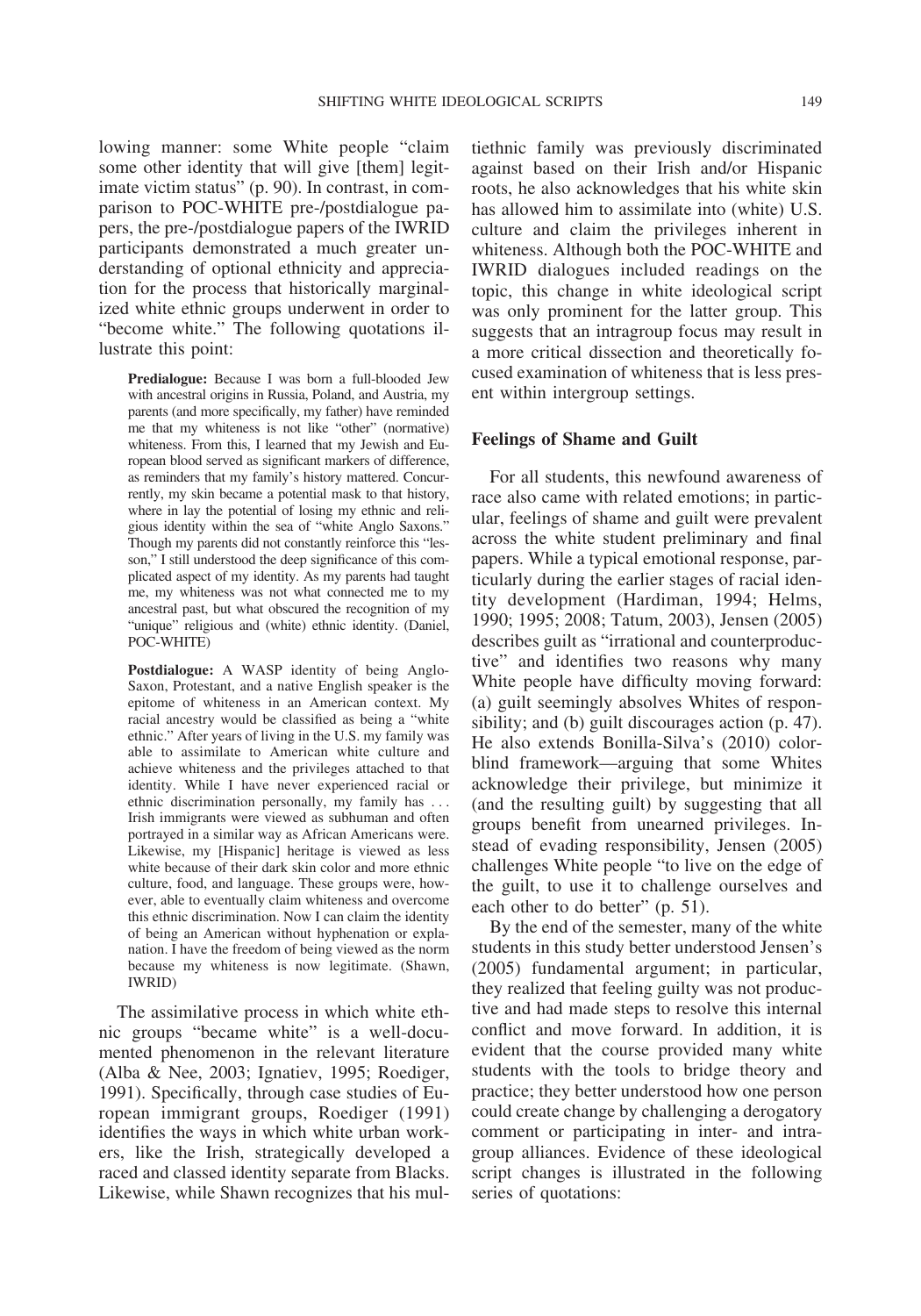**Predialogue:** I've entered a stage in which I constantly either feel bad about being white, or I'm beating myself up for this white guilt. I want to enter a state in which I can feel empathy without guilt, and simultaneously have pride in my own heritage without it feeling disproportionate compared to others. (Kelly, IWRID)

**Predialogue:** I am a very sympathetic person and in a lot of situations I will do small things for people of color. When I work retail I tell them about every deal possible and give them my discount when my boss isn't looking, or hold the door for them. There are many small actions, but it does not feel like enough. Nothing will ever make the pain from those times vanish. (Jolie, POC-WHITE)

In the first example, Kelly acknowledges her guilt and hopes to move beyond it. In the second, Jolie's comment is reflective of the disintegration stage of white identity development; she feels guilty and thus decides to "help" people of color. Her manner of helping, however, is patronizing and, in many ways, reinforces racial structures of power and privilege. In contrast, reflections from the final papers represent a change in emotional mind-set:

**Postdialogue:** At the time I felt very guilty for being white and the idea that I needed to be made into a victim to care about racism was borderline offensive to both me as a White person and to people of color. (Kelly, IWRID)

**Postdialogue:** I have only recently come to realize that guilt does nothing but make me feel bad. By feeling guilty I am in no way helping those who have been oppressed. Instead of wallowing in my own sense of guilt for something that I had no say in, I should actually go out into the world and do something productive. (Lisa, POC-WHITE)

As these quotations suggest, Lisa is able to identify the source, function, and limitations of guilt. And, Kelly recognizes how racism, irrespective of guilt, affects everyone—affirming that we need to collectively work for a more socially just society (see Goodman, 2001; Kendall, 2006; Tatum, 2003 for further discussion on the costs of racism). Deconstructing the implications of white power and privilege was integral to the participants' transition from affective immobilization to mobilization and (eventually) action.

### **White Privilege and Power**

For many students, the preliminary papers that discussed white privilege read like a summary from McIntosh's (2007) "knapsack of

white privilege" list (e.g., "I am never asked to speak for all the people of my racial group.") In other words, white POC-WHITE and IWRID students generally understood that it was intellectually appropriate to mention privilege, but did not necessarily have any investment in it, or even believe that systematic advantage based on race applied to them. Others, as noted in the previous section, were overwhelmed by feelings of shame and guilt: "I am from a very privileged background . . . and sometimes I feel a bit disgusted by it" (Ashley, POC-WHITE). Consequently, predialogue discussion of privilege was often abstract—absent of personal examples— or couched within a meritocracy narrative of hard work: "It is important to me that people recognize that I have earned the things that I have accomplished, regardless of being white" (Jenn, IWRID). This phenomenon is also documented in McKinney (2005) and Tatum's (2003) books; they explain that statements like Jenn's reinforce the agentic American myth of individualism, while simultaneously denying structural realities. McKinney (2005), for instance, notes that white college students in her study either view whiteness as a liability or a privilege, and describes the tendency for White people to normalize their raced experiences and related feelings of entitlement in the following passage: "I find that most white students are committed to the myth that we live in a complete meritocracy—that all who work hard enough will receive the economic returns they deserve, whatever their racial or ethnic classification" (p. xx). Moreover, Bush (2004) argues, "by incorporating the language of standards, merit, individual responsibility, and civility, racially coded language provides justification for reestablishing more privileged populations" (p. 10).

A critical script change, however, occurred in the final papers; students not only meaningfully grappled with the concept of white privilege, but they were also able to move beyond shame and guilt— enabling them to take responsibility for their white identity and the privileges inherent in it:

**Postdialogue:** My whiteness has been so invisible to me, that I can't even remember more times when my white privilege was addressed . . . I am not proud that I cannot remember these times, I am embarrassed and distressed. Embarrassed because as an up and coming white ally, I should be able to define what it means to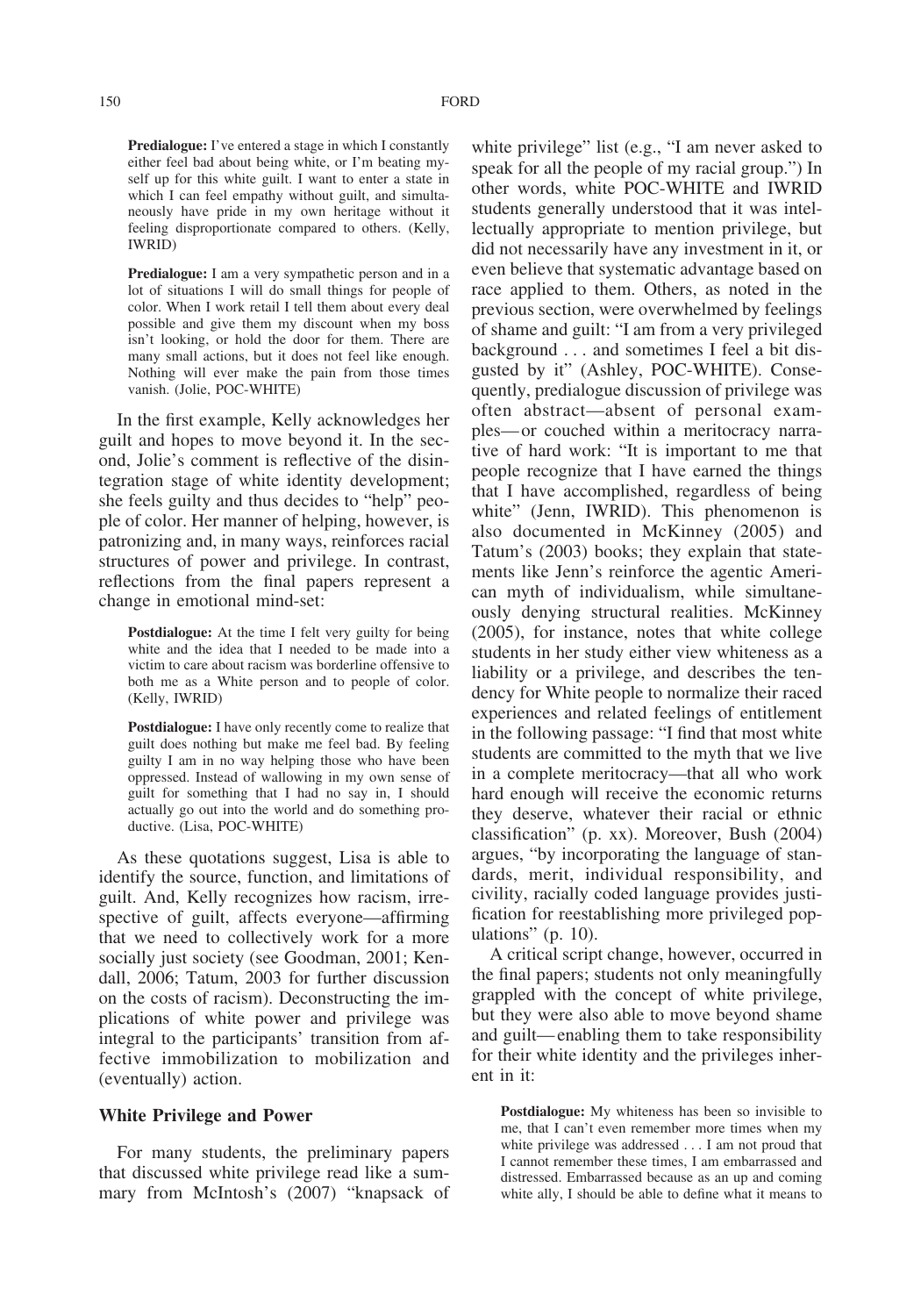me to be white, and without the memory of times in which it was wrongly taught to me, how can I attempt to combat those teachings now? . . . I am constantly working to better define my whiteness, and a large part of that definition is putting my experiences under a microscope . . . I have struggles and stressors about race but I can choose to have them. I have this ability to decide to care. People of color have less of a choice and it is because all of the white privilege that has yet to be realized by those who abuse it. (Kaitlyn, IWRID)

**Postdialogue:** Because of this course, I feel more capable of rationally looking at my racial identity in a constructive manner. The question that plagued me for so long, "how can White people have pride in their whiteness," is beginning to become more easy to answer: White people can have pride in their whiteness when they are willing to challenge, and help others challenge, white privilege. (Daniel, POC-WHITE)

The shift that occurred in the final papers demonstrates how these students moved from simply recognizing that whiteness comes with privilege, to understanding that white privilege is unearned and that their privilege makes them the beneficiary of systemic racism that needs to be challenged (Johnson, 2006).

# **Intersecting Agent and Target Social Identities**

Additionally, by the end of the semester, white students critically examined the complexity of intersecting target group identities in relation to their white privilege. In the preliminary papers, students used what Rich and Cargile (2004) refer to as "diversion strategies" (p. 360) to avoid discussions of race (e.g., White female students focused on sexism; white gay and bisexual students focused on homophobia; white Jewish students focused on anti-Semitism). In contrast, the final papers reflected awareness of this tendency. Elaborating this point, Jolie, reveals: "this class has made me realize the power I do have, and the power I do not" (POC-WHITE), and Shawn realizes, "I focused so much on my sexuality [gay] and class status [working class] as if to feign a claim to some sort of extreme social oppression, ignoring the extreme privileges I possess simply by being white" (IWRID). Finally, Maria states:

**Postdialogue:** Because of the discomfort I felt being aware of my race, I found myself often trying to complicate issues so that I could call upon my minority status as female and Jewish and not feel so much like a villain . . . However, as I became more aware of the comfort I found in my marginalized identities, I realized that this stopped me from really confronting my

whiteness . . . I came to terms with a lot of demons this semester and learned to not hide from my discomfort with my whiteness, but to hold it, own it, and move on from it. I learned to keep myself in check. (Maria, POC-WHITE)

Like, Jolie, Maria, and Shawn, instead of focusing exclusively on their target identities, most of the white students in the POC-WHITE and IWRID dialogues were much more aware of also owning their agent or privileged identities, including whiteness.

### **Personal Prejudices and Biases**

As POC-WHITE students discussed whiteness, race, and racism with students of color, many reported that they carried elements of the society's racism in their own thoughts, and that participation in the dialogues had helped them to understand and identify their own unconscious bias or implicit racism (Bonilla-Silva & Forman, 2000):

**Postdialogue:** Through this class, I have come to realize that I may be using my gay target identity as a means of avoiding my own racial prejudices. In one dialogue Session I brought up how in high school, I had experienced homophobia from a variety of my black friends. These experiences, combined with the depiction of black homophobia in the media, led me to inductive reason that Black people were more likely to be homophobic than other racial groups . . . While it is important that my sexuality be acknowledged, it cannot prevent me from fully addressing the ways my racist mind has and continues to function. When I think about the other racist beliefs I hold toward Black people (i.e., "they" are inherently more violent than White people) I am reminded that I have a lot of work to do before I can say that I have divested myself of racist beliefs. Knowing the "right answer" isn't enough. I need to continue to admit my assumptions, to me and especially to other people, in order to rise above them. (Daniel, POC-WHITE)

Postdialogue: My "fear of sounding racist" is probably because I am a little racist. I've always known that there is a little barrier up between me and people of color (POC), and (although I'm still trying to figure this out) I think it's based off my lack of closeness with any POC when I was younger, as well as the hierarchical positioning of the people I did interact with. In no way do I ever see a person of color and think he or she is valued less, not as capable, intelligent or driven as I am; it's not that tangible or obvious. I've just always felt a little bit of separation in my relationships with POC. My fear of saying something racist is potentially rooted in the part of me that still sees POC with a little less potential. (Regan, POC-WHITE)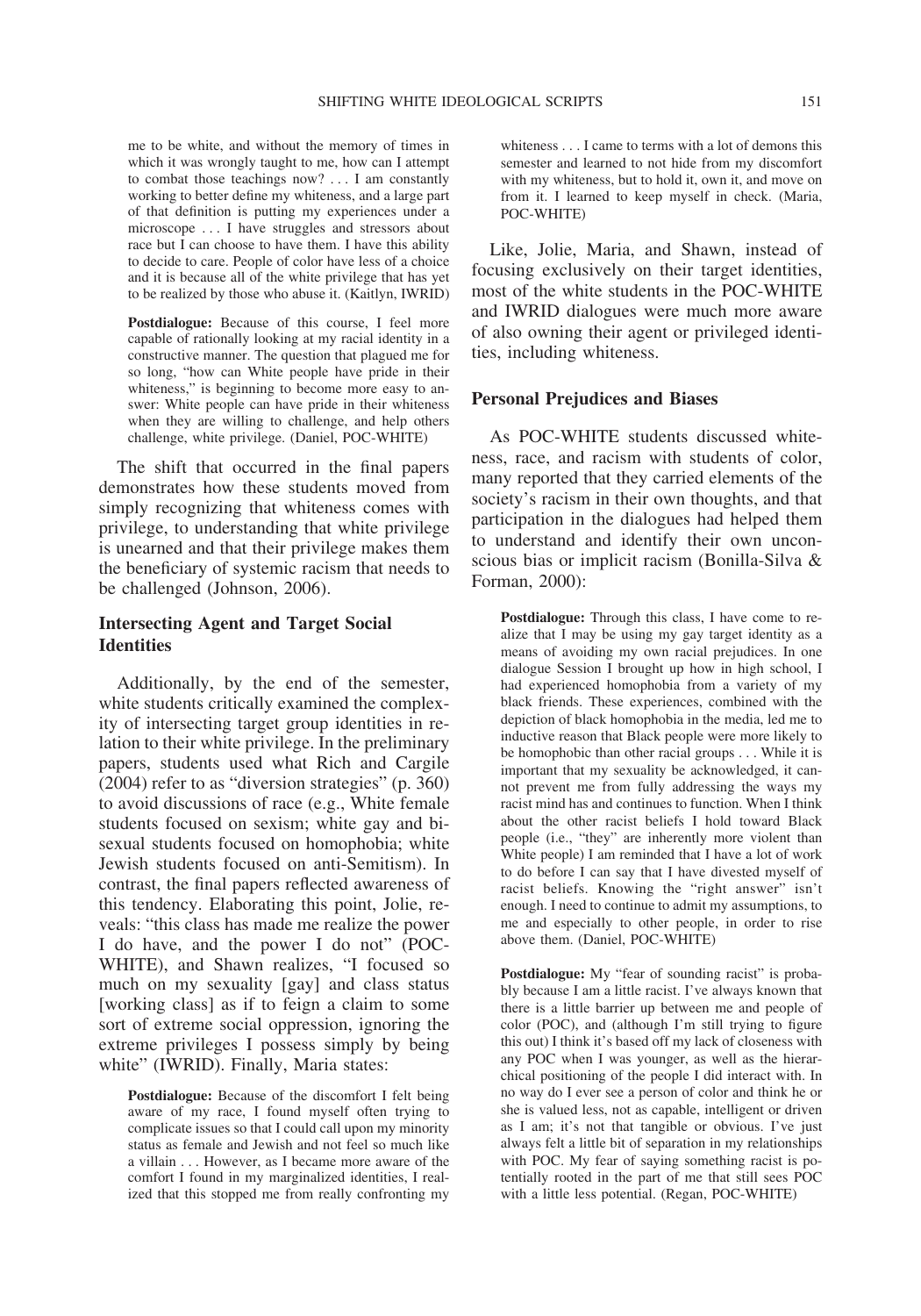AsTatum (2003) describes in her smog analogy, it is common for whites to not recognize their own biases:

While they have been breathing the "smog" and have internalized many of the prevailing societal stereotypes of people of color, they typically are unaware of this socialization process. They often perceive themselves as color-blind, completely free of prejudice, unaware of their own assumptions about other racial groups. In addition, they usually think of racism as the prejudiced behaviors of individuals rather than as an institutionalized system of advantage benefiting Whites in subtle as well as blatant ways (p. 95).

While these biases are often unconscious, the Intergroup Dialogues provided white students with the opportunity for deep self-reflection to uncover some of their underlying prejudices and challenge their open-minded liberal identity. In the relevant literature, scholars cite "symbolic racism" (Kinder & Sears, 1981), "aversive racism" (Dovidio & Gaertner, 1986), "racial resentment" (Kinder & Sanders, 1996), or "colorblind racism" (Bonilla-Silva, 2010; Brown, 2003; Bush, 2004) when discussing the racial views and prejudices of self-identified liberal Whites. The terms refer to more subtle forms of present-day racism that are often less recognized than the more overt "old-fashioned" racism of the past. White people who are aversively racist, for instance, tend to exhibit "a particular type of ambivalence in which the conflict is between feelings and beliefs associated with a sincerely egalitarian value system and unacknowledged negative feelings and beliefs about Blacks" (Dovidio & Gaertner, 1986, p. 62). Because aversive racism may be unconscious (or subconscious), it is not surprising that many white students are unaware of their racial biases, prior to the dialogues. Sullivan (2006) further explains this trend: "far from being merely innocent, ignorance can operate as a shield that protects a person from realizing her complicity in an oppressive situation" (p. 128). By making their complicity visible, as these examples clearly demonstrate, white students' level of self-awareness increased in the Intergroup Dialogues as they came to terms with the fact they, like all individuals socialized into U.S. systems of racial power and privilege, have not fully evaded the societal "smog" of racism. This revelation was, in part, possible because Whites in the POC-WHITE had a reference group, students of color, to share their lived experiences with race and racism. Rachel, for instance, notes: "it was necessary, I think, to get the perspectives of students of color ... [who] talked about [the] racial profiling that they have experienced" (POC-WHITE), and Jason agrees: "my whiteness was made visible to me by the people of color group when they discussed the extent to which they are judged on a daily basis at the College" (POC-WHITE). Without the personal narratives of students of color, the IWRID students, in contrast, did not come to the same type of profound emotional realizations within the dialogue process. Instead, they were able to articulate similar themes through theoretical content.

## **Terminology and Definitions: Colorblind Racism**

In addition to engaging with the process, white students in the IWRID better utilized the course content to help them make connections between theory and practice. Relying on the intellectual expertise of prominent scholars, the theory of color-blind racism (Bonilla-Silva, 2010), among others, particularly resonated with them:

**Postdialogue:** This is where the idea of color-blind racism comes in, something I am beginning to believe is responsible for a lot of the problems concerning racism in our country. Overt racism has become less obvious as color-blind racism replaces it. I believe that it is no less destructive. (Kelly, IWRID)

**Postdialogue:** The problem of racism still persists today though. It is difficult for me to try and quantify a concept like racism because it exists in ways that numbers cannot record. Actions related to racism in the United States can be recorded, and they probably are going down, but subtle discrimination is impossible to record. (Matt, IWRID)

As Kelly and Matt's comments suggest, the readings helped them understand the changing nature of U.S. racism—from overt to subtle over time. In doing so, through a slightly different methodological approach, the white IWRID students were also able to acknowledge their role in (un)intentionally perpetuating racial inequality. To that end, Chelsea concedes: "When I started my white racial identity work, I was surprised to learn that technically, as someone who was colorblind, I was racist" (IWRID). In her study of self-identified "nonracist" white women, Trepagnier (2007) determines that the oppositional categories of racist and nonracist are outdated and must be replaced by a continuum model that can raise racial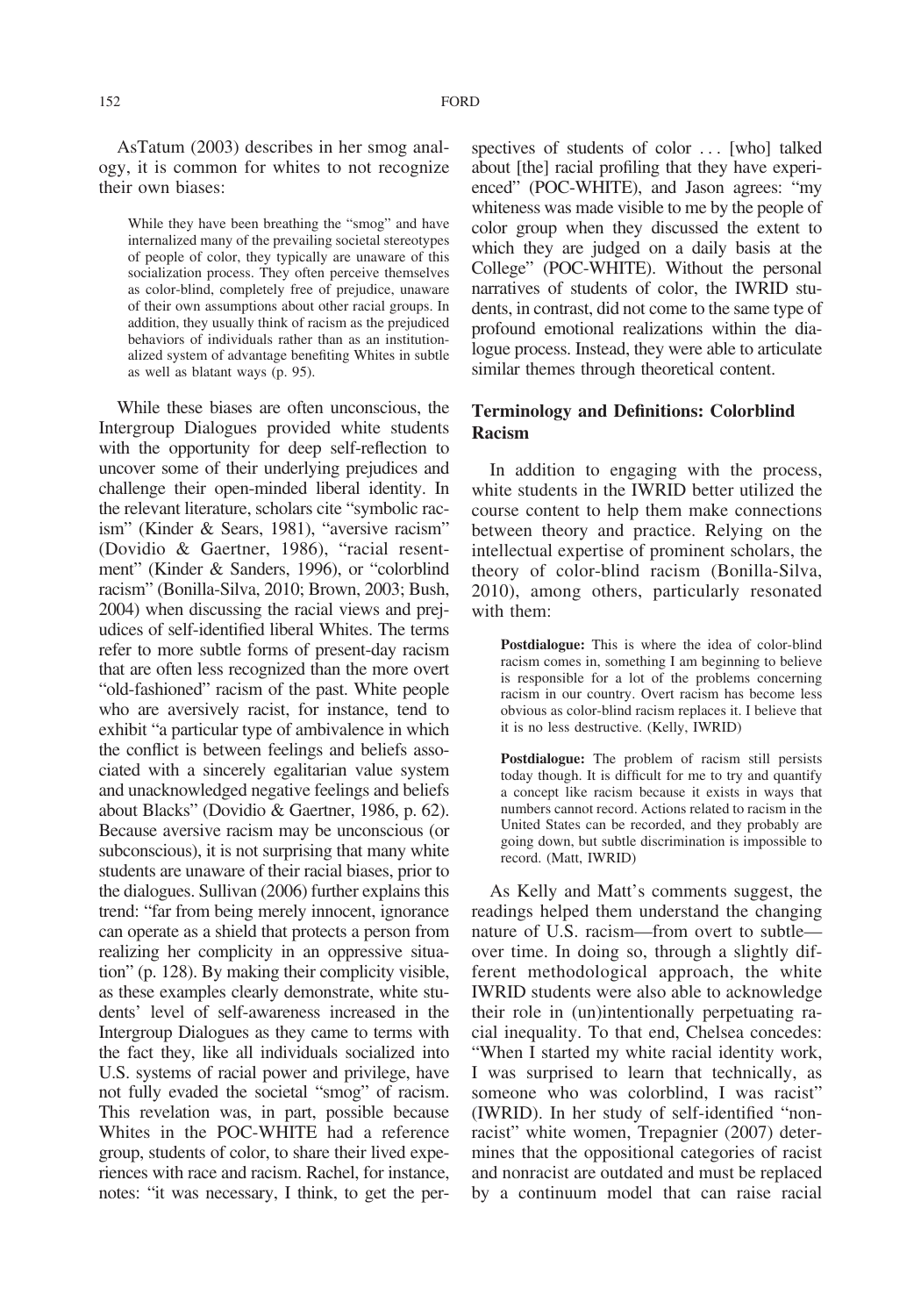awareness among well-meaning White people. This premise also seems appropriate when describing the societally ingrained racist tendencies of the white students in this sample open-minded students who have come to conceptually and experientially understand their complicity with the racial system.

# **Personal Accountability and Responsibility in Creating Social Change**

Recent scholarship has focused on the perspectives and actions of white antiracist allies and activists (Alcoff, 1998; Eichstedt, 2001; Goodman, 2001; Kivel, 1996). Alcoff (1998), for instance, argues that Whites need to develop a form of "double consciousness," which requires "an acknowledgment of the historical legacy of white identity constructions in the persistent structures of inequality and exploitation, as well as a newly awakened memory of the many white traitors to white privilege who have struggled to contribute to the building of an inclusive human community" (pp. 24 –25). In congruence with this premise, most of the white students in this study, regardless of group context, also recognized the importance of developing a double consciousness, or awareness of both social structures and individual agency/ responsibility, in an effort to create social change:

**Postdialogue:** Now my race means I have two choices: I can decide to continue ignoring my race, which is unlikely and almost impossible due to my experiences in the racial dialogues, or to confront my white racial identity and fulfill my obligation to reconcile my privilege and become a white ally. Now my race means I have to do something about the racism, discrimination, and oppression that  $\tilde{I}$  am an agent of. I now know that identifying as a White person is important for confronting this institution of oppression . . . We have an obligation to use our white privilege in a positive way to combat all forms of discrimination. I hope I will now be able to become a white ally and recruit others to do the same. I hope I will be able to confront all forms of racism, challenge them from a well-educated perspective, and explore my own stereotypes and privileges, somehow reconciling my privilege as a white individual. (Shawn, IWRID)

Further, many of the students were better able to articulate the meaning and importance of being a white ally; they gained a more sophisticated understanding of how to be an effective ally by empowering, rather than undermining, the groups they seek to support (Brandyberry,

1999). Relating a scenario in which she intervened on behalf of a person of color who was consistently ignored by taxi cabs in the City, Maria, comes to the following realization:

**Postdialogue:** I realized I had committed the cardinal sin of being an ally - I had assumed control of the situation without acting as an aid for the rightful owner of the situation. I was suddenly aware of my social activist shortsightedness, and was reminded that I cannot run into a situation waving my civil rights flag, but that in order to really challenge my privilege, I have to give control of the situation to the person with the least control, that is, the person of color. (Maria, POC-WHITE)

Likewise, Ian, a White man, acknowledges that "allies are often more successful advocates for a cause than members of the target group," but nonetheless questions: "are they getting the right message out? . . . A potential concern that I raised was that in advocacy, an ally might impose their cultural values on someone else." He concludes by suggesting that: "The only way for successful allies to appropriately advocate for what others actually want is through meaningful dialogue. During interactions such as those that have taken place in Intergroup Dialogue, an ally may best understand the true problems of a target group and how s/he may best help" (POC-WHITE). Like Shawn, Collin, Maria, and Ian, many of the white students in the sample not only articulated a new desire to take action, but also had a much better understanding of how they could do this by using their power to create change on individual and interpersonal levels. Moreover, a few of the white POC-WHITE students also began to appreciate the importance of engaging in intragroup work while simultaneously participating in cross-racial alliances:

**Postdialogue:** I have learned that a common perception among White people is that they often feel that the only way to learn about their own identities is to learn about people different than themselves. In reality, I have learned that while this does help facilitate growth in many ways, it is also important to question oneself and other White people to reach optimal progression. (Dylan, POC-WHITE)

In accordance with Dylan's remarks, Kendall (2006) encourages Whites to internally examine their path toward an autonomous white racial identity (Helms, 1990, 1995, 2008), and related motivations, before allying or engaging in cross-racial social justice work.

In sum, white students in the POC-WHITE and IWRID underwent an important journey; a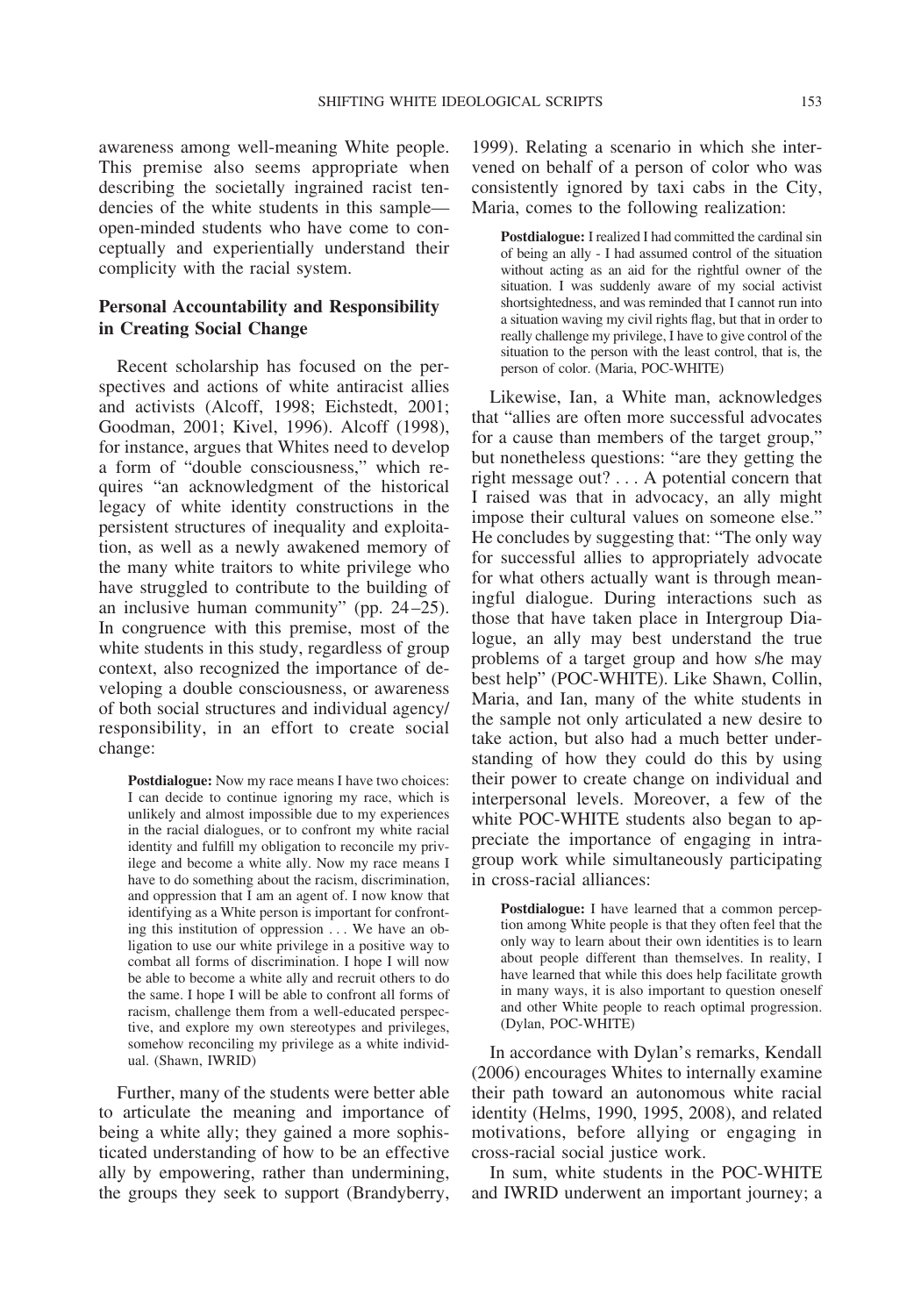journey that has helped them to discover and reconnect with the meaning and importance of whiteness in a more nuanced way. By revising their traditionalist white ideological scripts (e.g., "I do not see race"; "I am oppressed in other ways"; "I am not like other White people"), they are more willing (and able) to acknowledge their prejudices without guilt (e.g., "I recognize that I am also racist"), grapple with their unearned power and privilege (e.g., "Being white is a privilege; I must take ownership of that"), and use this newly acquired knowledge to create change in their lives and the lives of others (e.g., "It is my responsibility to take action, develop white allies, and create social change"). Accordingly, Emily notes:

**Postdialogue:** As I begin to write this final culminating essay about this Intergroup Dialogue course, I feel overwhelmed by the amount of thoughts, reflections, and feelings that fill my head. It seems impossible to articulate the growing experience that this course turned into over the course of this past semester . . . Only now because of my engagement with this course do I feel as though I am "dipping my pinky toe" into the "Autonomy" stage, hoping to use this growth and development of my identity to take more direct action toward these issues of social justice. (Emily, POC-WHITE)

McKinney (2005) refers to the moments that facilitate a change in white students' perspectives on whiteness as "racial turning points" (p. 24); when these insights result in a more dramatic change in outlook or related actions, they are labeled "racial epiphanies." Through this process, Emily—and the other white POC-WHITE/IWRID students— have indeed been transformed in both subtle and more explicit ways; the revisionist white ideological scripts are one indicator of the progress they have made in their understanding of their white racial identity (Helms, 1990, 1995, 2008; Tatum, 2003).

### **Conclusion**

**Postdialogue:** This class has taught me profound things about my social and racial identity. It has been a consistent Monday night outlet to express my feeling about issues that would often be overlooked in social situations. In many ways Intergroup Dialogue has been my Monday moderator between my life in academia and my personal experience. It has bridged that critical gap between theory and method. College students often become disenchanted with the material they read about in textbooks, and rarely does that information profoundly affect their lives. Often in college, I have found myself struggling to maintain a balance—to combine a theory with a practice. For me I found a haven in extracurricular activities, in academic material I find to feel contemporary, and in friends and colleagues that share the same interests as I do. Intergroup Dialogue has provided me with a positive example of what such a compound ought to look like. (Erin, POC-WHITE)

As Lewis (2004) notes, "all Whites in racialized societies 'have race'" (p. 635) and all Whites are affected by race; white students, however, often enter college without being consciously aware of their white identity (and related power/privilege) because it is the societal norm (Lewis, 2004; McKinney, 2005; Tatum, 2003). Given the racial segregation patterns in many cities across the U.S. (Blumenfeld & Raymond, 2000; Krysan & Farley, 2002; Massey & Denton, 1993), it is important that college/ universities provide white students with the opportunity to critically engage with race issues. As Erin's above quotation indicates, by bridging intellectual (content) and emotional (process) learning, the Inter-/Intra-Group Dialogues are effective in helping students make important connections between racial identity theory and their own lived experiences.

More concretely, the data presented in this article complement existing studies' quantitative findings that Intergroup Dialogue pedagogy is demonstrably effective in attaining desired student learning outcomes related to engagement with racial identity and social justice (e.g., Lopez, Gurin, & Nagda, 1998; Nagda & Zúñiga, 2003; Sorensen et al., 2009). In these courses, students not only gain new knowledge about social and cultural diversity, but more importantly, they learn to interact effectively and collaboratively within and across social identities; and just as importantly, through a colearning model, they learn to interrogate their own values in relation to those of others.

Moreover, this study expands upon previous research on the relationship between white racial identity and Inter-/Intra-Group Dialogue; this document analysis reveals important, identity-specific learning for white students in both dialogue contexts—thus advancing our understanding of how white college students make sense of their own racial group membership and how they apply this knowledge to the world around them. Most notably, and in opposition to persistent perspectives on race relations that commonly focus on cross-racial interaction (Bobo & Kluegel, 1993; Kinder & Sanders,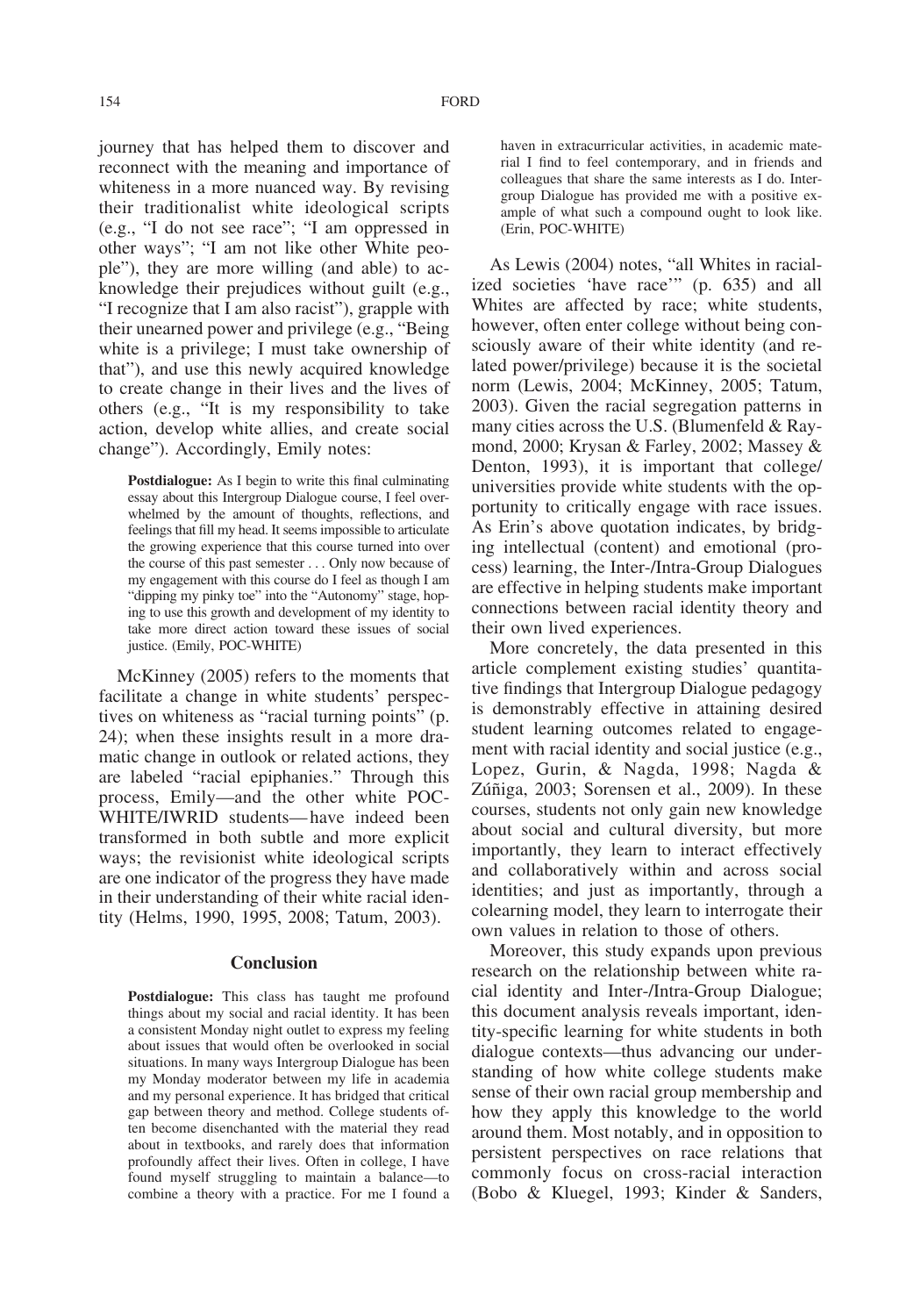1996; Schuman et al., 1997), this exploratory study suggests that Whites can also effectively engage with issues of race, racism, and privilege through structured intragroup experiences. In particular, curricular initiatives like the IWRID provide white students with the unique opportunity to grapple with sensitive race-related topics, independent of students of color (also see Rich & Cargile, 2004); in doing so, white students in the Intra-Group Dialogue demonstrate a sophisticated and nuanced understanding of whiteness and its complexities (e.g., symbolic ethnicity; white identity and in-group differences; colorblind racism). Interestingly, through their experience with caucus groups, students in the POC-WHITE came to appreciate the value of intraracial dialogue as well. Returning to one of the initial questions motivating this research—Can white students effectively learn about whiteness by themselves as well as in collaboration with students of diverse racial backgrounds?—the data from this study affirms this premise, suggesting that intentionally structured inter- and intragroup dialogic pedagogies can produce similar results. By connecting theory and practice, white students completed the POC-WHITE and IWRID courses with significant content knowledge and process skills related to race (generally) and whiteness (specifically).

While these results are promising, it is also important to acknowledge that the results from this small, nonrandom sample, which includes an unequal number of POC-WHITE and IWRID participants as well as women and men, are not intended to be generalizeable across various institutional contexts or representative of all college-aged white students at PWIs. The benefit of qualitative research is the nuance of empirical evidence that it provides— knowledge that can be subsequently adapted, expanded, and applied to future studies in the field. For instance, while the white students in this sample articulated an understanding of intersectionality (for more, see the "Intersecting Agent and Target Social Identities" section of this article.) and represented a range of other target and agent social identities, the numerical variations were not large enough to draw preliminary conclusions about the potential withingroup differences in experience based on gender, religion, social class, or sexuality. In addition, because Inter-/Intra-Group Dialogue

courses are voluntary, this project focuses on a self-selected group of white students; notably, regardless of their potential willingness or previous engagement with these issues, the white students in this study still benefited from these dialogic courses on race. Finally, it is unclear, without additional longitudinal data, if these documented changes are sustainable over an extended period of time. This will be the focus of a subsequent study by the principle researcher.

Despite these potential limitations, the qualitative data suggest notable script changes in white students' attitudes and behaviors over the course of the semester. These findings not only have significant implications for predominately white higher educational institutions, but can also potentially impact the way racially segregated secondary schools engage with issues of race in the classroom. Future research can build on these results by further exploring the nuances of white student learning across pedagogical approach, institutional context, demographic setting, and age cohorts; it should also integrate a post-post-dialogue component to assess the sustainability of these outcomes over time.

Duster (2001) uses the image of water, and its multiple properties (vapor/liquid/solid), to explain the complexities and ever-changing nature of race (shifting and undetectable/fluid/rigid and visible); current manifestations of race in the U.S.—the colorblind perspective— often surface as a vapor or liquid. As educators and social justice activists, it is our responsibility to continue to make race, including whiteness, visible and relevant in our lives, interpersonal interactions, and institutional practices. Accordingly, Lewis (2001) rightly notes: "In short, education that is critical, multicultural, and focused on racial justice cannot be reserved only for students of color" (p. 804). In order to maximize learning opportunities within diverse communities, McKinney (2005) also contends that reeducation of Whites is necessary through antiracist theory and practice, and that the college classroom is a particularly good space for this reeducation to occur. It is to be expected that many Whites, like Jenn, will resist and question (Goodman, 2001; Ortiz & Rhoads, 2000): "What can I learn from other White people"? As this article reveals, meaningful inter- and intrarace dialogues, like POC-WHITE and IWRID, can result in a "transformational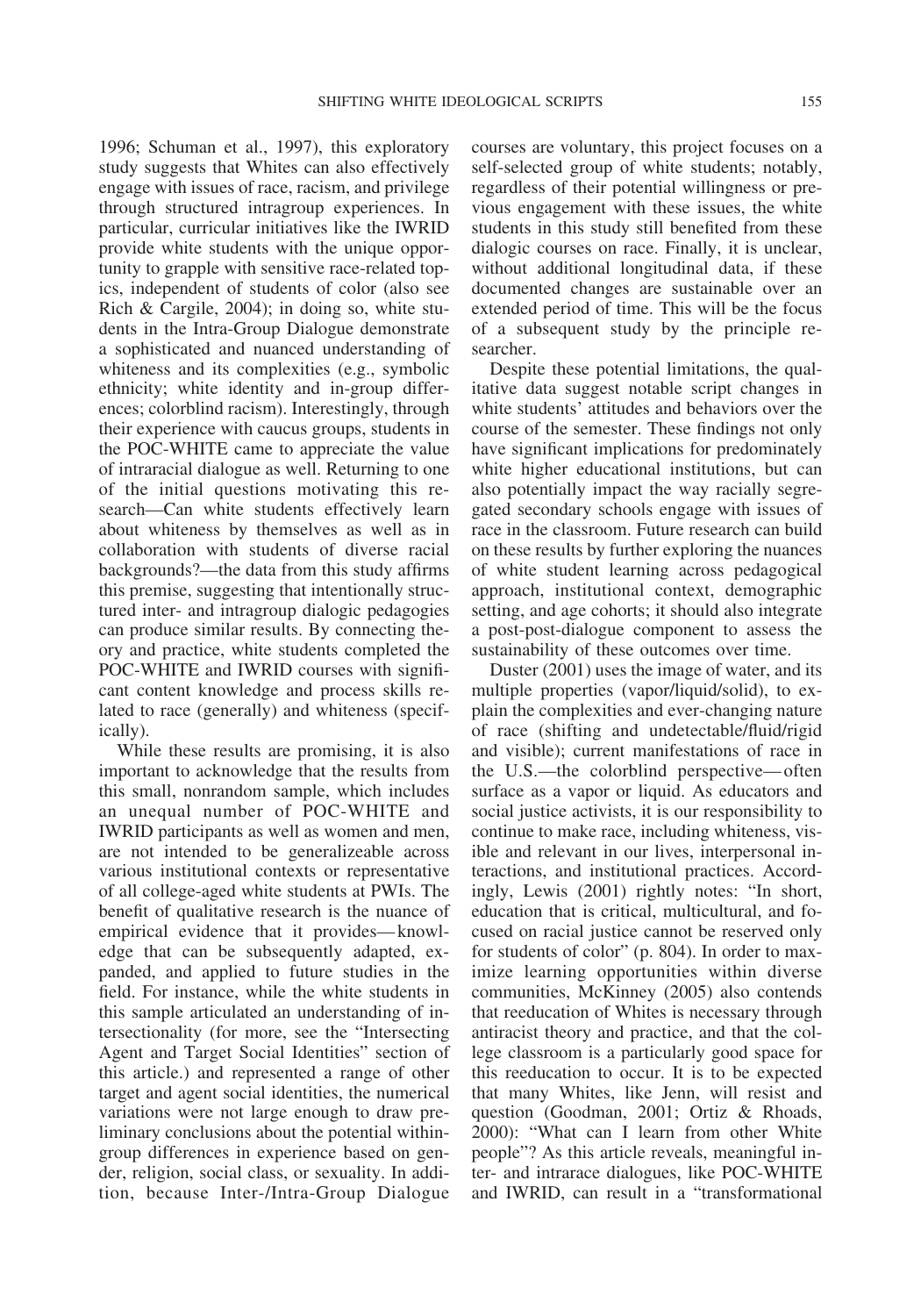critical consciousness" or a "paradigm shift" when a person's egalitarian values no longer align with social norms and structures (Pewewardy, 2007, p. 30). Indeed, critical shifts in these white college students' ideological scripts demonstrate the possibilities of social justice education in helping to transform race relations within (and possibly) beyond the academy.

#### **References**

- Adams, M., Bell, L. A., & Griffin, P. (Eds.). (2007). *Teaching for diversity and social justice* (2nd ed.). New York, NY: Routledge.
- Alba, R., & Nee, V. (2003). *Remaking the American mainstream: Assimilation and contemporary immigration.* Cambridge, MA: Harvard University Press.
- Alcoff, L. M. (1998). What should white people do? *Hypatia, 13,* 6 –26. doi:10.1111/j.1527-2001.1998 .tb01367.x
- Berg, B. L. (2007). *Qualitative research methods for the social sciences.* Boston, MA: Pearson Education, Inc.
- Blauner, B. (1994). Talking past each other: Black and white languages of race. In F. L. Pincus & H. J. Ehrlich (Eds.), *Race and ethnic conflict: Contending views on prejudice, discrimination, and ethnoviolence* (pp. 27–34). Boulder, CO: Westview.
- Blumenfeld, W. J., & Raymond, D. (2000). Prejudice and discrimination. In M. Adams, W. J. Blumenfeld, R. Castañeda, H. W. Hackman, M. L. Peters,  $&$  X. Zúñiga (Eds.), *Readings for diversity and social justice* (pp. 21–30). New York, NY: Routledge.
- Bobo, L., & Kluegel, J. R. (1993). Opposition to race targeting: Self-interests, stratification, ideology, or racial attitudes? *American Sociological Review, 58,* 443– 464. doi:10.2307/2096070
- Bonilla-Silva, E. (2010). *Racism without racists: Color-blind racism and the persistence of racial inequality in the United States.* New York, NY: Rowman and Littlefield.
- Bonilla-Silva, E., & Forman, T. (2000). 'I am not racist, but . . . ': Mapping White college students' racial ideology in the USA. *Discourse & Society*, 11, 50–85. doi:10.1177/0957926500011001003
- Bonnett, A. (1996). 'White studies': The problems and projects of a new research agenda. *Theory, Culture and Society, 13,* 145–155. doi:10.1177/ 026327696013002010
- Bonnett, A. (1997). Geography, 'race' and whiteness: Invisible traditions and current challenges. *Area, 29,* 193–199. doi:10.1111/j.1475-4762.1997 .tb00022.x
- Brandyberry, L. J. (1999). Pain and perseverance: Perspectives from an ally. *Journal of Counseling & Development, 77,* 7–9. doi:10.1002/j.1556- 6676.1999.tb02402.x
- Brown, M. K. (2003). *Whitewashing race: The myth of a color-blind society.* Berkeley, CA: University of California Press.
- Bush, M. E. L. (2004). *Breaking the code of good intentions: Everyday forms of whiteness.* Lanham, MD: Rowman and Littlefield.
- Chesler, M., Peet, M., & Sevig, T. (2003). Blinded by whiteness: The development of White college students' racial awareness. In A. Doane & E. Bonilla-Silva (Eds.), *White out: The continuing significance of racism* (pp. 215–232). New York, NY: Routledge.
- Dovidio, J. F., & Gaertner, S. L. (1986). The aversive form of racism. In J. F. Dovidio & S. L. Gaertner (Eds.), *Prejudice, discrimination and racism* (pp. 61– 89). Orlando, FL: Academy Press.
- Duster, T. (2001). The morphing properties of whiteness. In B. B. Rasmussen, E. Klinenberg, I. J. Nexica, & M. Wray (Eds.), *The making and unmaking of Whiteness* (pp. 113–138). Durham, NC: Duke University Press.
- Eichstedt, J. L. (2001). Problematic white identities and a search for racial justice. *Sociological Forum, 16,* 445– 470. doi:10.1023/A:1011900514271
- Emerson, R. M., Fretz, R. I., & Shaw, L. L. (1995). *Writing ethnographic fieldnotes.* Chicago, IL: University of Chicago Press.
- Feagin, J., & Vera, H. (1995). *White racism.* New York, NY: Routledge.
- Ford, K. A., & Malaney, V. K. (2012). "I now harbor more pride in my race": The educational benefits of inter- and intraracial dialogues on the experiences of students of color and multiracial students. *Equity & Excellence in Education, 45,* 14 –35. doi:10.1080/10665684.2012.643180
- Frankenberg, R. (1993). *White women, race matters: The social construction of whiteness.* Minneapolis, MN: University of Minnesota Press.
- Goodman, D. (2001). *Promoting diversity and social justice: Educating people from privileged groups.* Thousand Oaks, CA: Sage Publications.
- Gurin, P. (1999). Selections from the compelling need for diversity in higher education, expert reports in defense of the University of Michigan. *Equity & Excellence in Education, 32, 36-62.* doi:10.1080/1066568990320207
- Gurin, P., Lehman, J., & Lewis, E. (2004). *Defending diversity: Michigan's affirmative action cases.* Ann Arbor, MI: University of Michigan Press.
- Gurin, P., & Nagda, B. A. (2006). Getting to the what, how, and why of diversity on campus. *Educational Researcher, 35,* 20 –24. doi:10.3102/ 0013189X035001020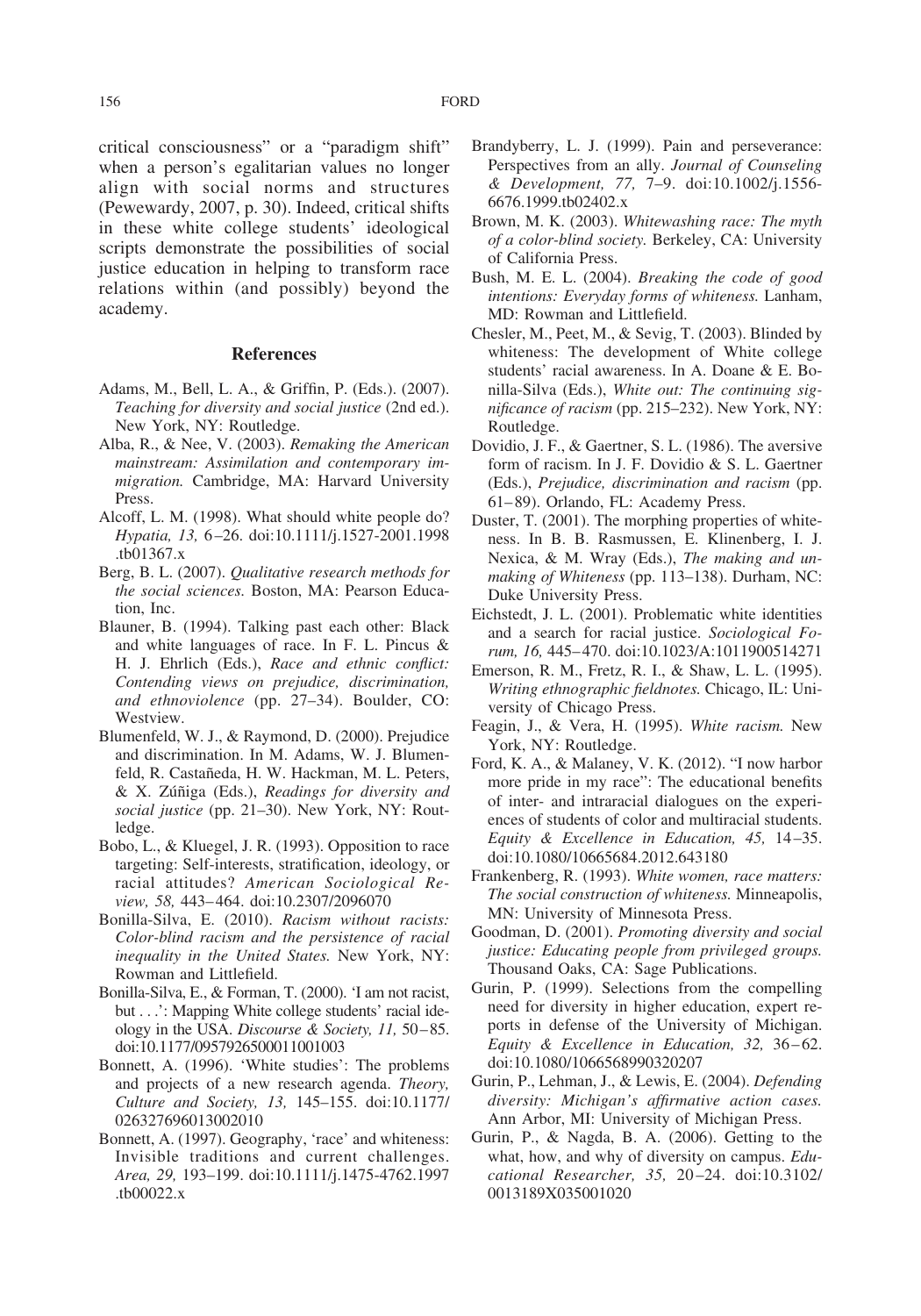- Hardiman, R. (1994). White racial identity development in the United States. In E. P. Salett & D. R. Koslow (Eds.), *Race, ethnicity, and self: Identity in multicultural perspectives* (pp. 117–136). Washington, DC: National Multicultural Institute.
- Hardiman, R., & Jackson, B. (1992). Racial identity development: Understanding racial dynamics in college classrooms and on campus. In M. Adams (Ed.), *Promoting diversity in college classrooms: Innovative responses for curriculum, faculty, and institutions* (pp. 21–37). San Francisco, CA: Jossey-Bass.
- Hartigan, J., Jr. (1997). Establishing the fact of whiteness. *American Anthropologist, 99,* 495–505. doi: 10.1525/aa.1997.99.3.495
- Hartigan, J., Jr. (1999). *Racial situations.* Princeton, NJ: Princeton University Press.
- Hartigan, J., Jr. (2001). 'White devils' talk back: What antiracists can learn from whites in Detroit. In B. B. Rasmussen, E. Klinenberg, I. J. Nexica, & M. Wray (Eds.), *The making and unmaking of whiteness* (pp. 139 –166). Durham, NC: Duke University Press.
- Helms, J. (2008). *A race is a nice thing to have: A guide to being a white person or understanding white persons in your life.* Hanover, MA: Microtraining Associates, Inc.
- Helms, J. E. (1990). *Black and white racial identity: Theory, research, and practice.* Westport, CT: Greenwood.
- Helms, J. E. (1995). An update of Helm's white and people of color racial identity models. In J. G. Ponterotto, J. M. Casas, L. A. Suzuka, & C. M. Alexander (Eds.), *Handbook of multicultural counseling* (pp. 181–98). Thousand Oaks, CA: Sage.
- Hurtado, S. (1999). Reaffirming educators' judgment: Educational value of diversity. *Liberal Education, 85,* 24 –31.
- Hurtado, S. (2003). *Preparing college students for a diverse democracy: Final report to the U.S. Department of Education, OERI, Field Initiated Studies Program*. Ann Arbor, MI: Center for the Study of Higher and Postsecondary Education.
- Hurtado, S. (2005). The next generation of diversity and intergroup relations research. *Journal of Social Issues, 61,* 595– 610. doi:10.1111/j.1540- 4560.2005.00422.x
- Ignatiev, N. (1995). *How the Irish became white.* New York, NY: Routledge.
- Jensen, R. (2005). *The heart of whiteness: Confronting race, racism, and white privilege.* San Francisco, CA: City Lights Publishers.
- Johnson, A. (2006). *Privilege, power, and difference.* Boston, MA: McGraw Hill.
- Kendall, F. (2006). *Understanding white privilege.* New York, NY: Routledge.
- Kinder, D., & Sanders, L. (1996). *Divided by color: Racial politics and democratic ideals.* Chicago, IL: University of Chicago Press.
- Kinder, D., & Sears, J. (1981). Prejudice and politics: Symbolic racism versus threats to the good life. *Journal of Personality and Social Psychology, 40,* 414 – 431. doi:10.1037/0022-3514.40.3.414
- Kivel, P. (1996). *Uprooting racism: How white people can work for racial justice.* Philadelphia, PA: New Society.
- Kivel, P. (2000). 'I'm not white'; 'I'm not racist.' In J. M. Iseke-Barnes & N. N. Wane (Eds.), *Equity in schools and society* (pp. 89 –96). Toronto, Canada: Canadian Scholars' Press Inc.
- Krysan, M., & Farley, R. (2002). The residential preferences of blacks: Do they explain persistent segregation? *Social Forces, 80,* 937–980. doi: 10.1353/sof.2002.0011
- Lewis, A. E. (2001). There is no 'race' in the schoolyard: Color-blind ideology in an (almost) all-white school. *American Educational Research Journal, 38,* 781– 811. doi:10.3102/00028312038004781
- Lewis, A. E. (2004). 'What group?' Studying whites and whiteness in the era of 'color-blindness.' *Sociological Theory, 22,* 623– 646. doi:10.1111/ j.0735-2751.2004.00237.x
- Lewis, A., Chesler, M., & Forman, T. (2000). The impact of "colorblind" ideologies on students of color: Intergroup relations at a predominantly White university. *The Journal of Negro Education, 69,* 74 –91.
- Lincoln, Y. S., & Guba, E. G. (1985). *Naturalistic inquiry.* Beverly Hills, CA: Sage.
- Lopez, G., Gurin, P., & Nagda, R. (1998). Education and understanding structural causes for group inequalities. *Journal of Political Psychology, 62,* 553–576.
- Massey, D., & Denton, N. (1993). *American apartheid.* Cambridge, MA: Harvard University Press.
- McDermott, M. (2006). *Working-class white: The making and unmaking of race relations.* Berkeley, CA: University of California Press.
- McDermott, M., & Sampson, F. L. (2005). White racial and ethnic identity in the United States. *Annual Review of Sociology, 31,* 245–261. doi: 10.1146/annurev.soc.31.041304.122322
- McIntosh, P. (2007). *White Privilege: Unpacking the Invisible Knapsack.* In M. L. Anderson & P. Hill Collins (Eds.), *Race, Class, and Gender: An Anthology* (pp. 98 –103). Belmont, CA: Thompson Wadsworth.
- McIntyre, A. (1997). *Making meaning of whiteness: Exploring racial identity with white teachers*. New York, NY: SUNY.
- McKinney, K. (2005). *Being white: Stories of race and racism.* New York, NY: Routledge.
- Nagda, B. A., Gurin, P., Sorensen, N., & Zúñiga, X. (2009). Evaluating intergroup dialogue: Engaging